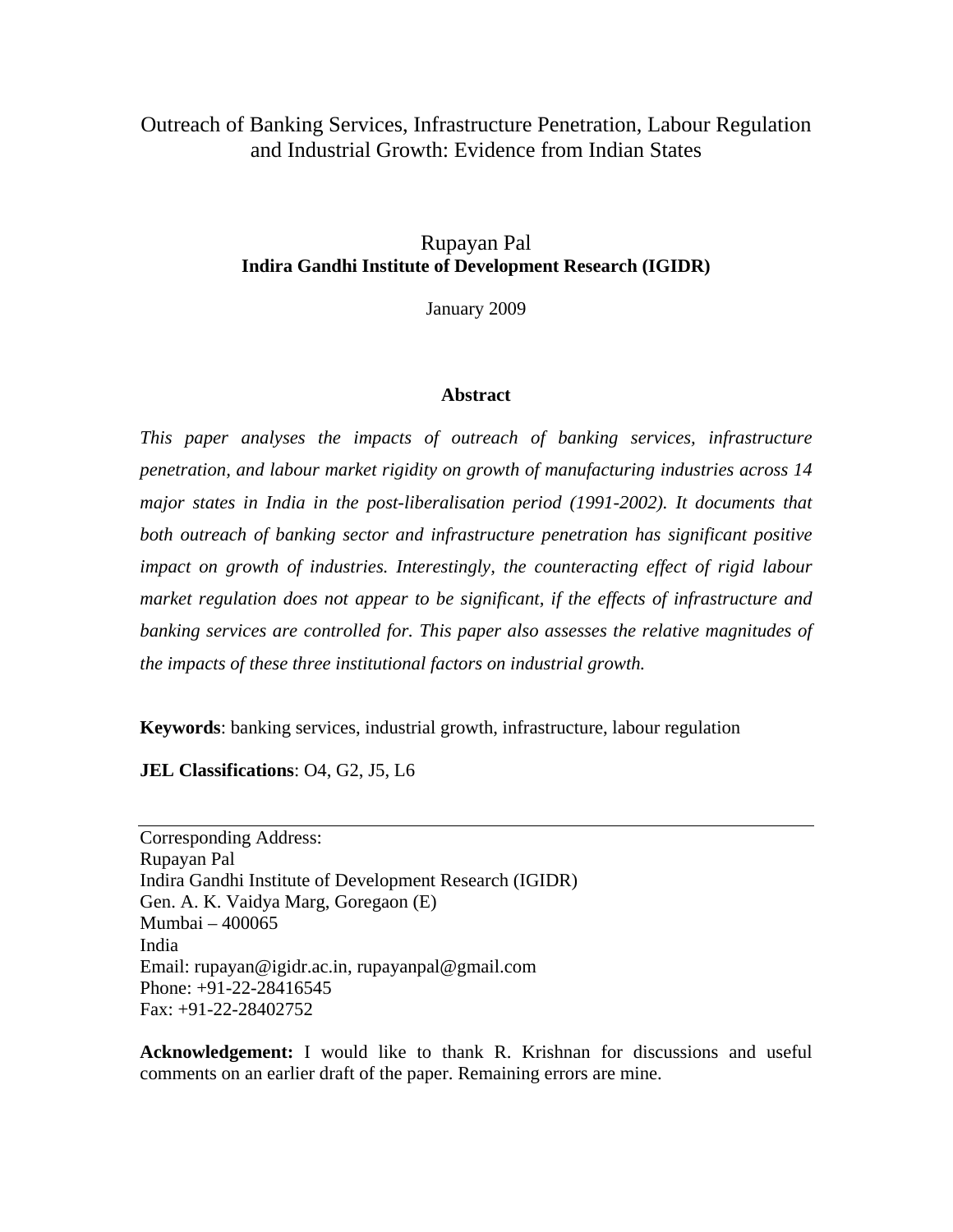### **1. Introduction**

Does greater outreach of banking services fosters industrial growth of sub-national regions? If yes, how does the magnitude of the impact of banking sector's outreach compare with the magnitudes of the possible positive impact of infrastructure penetration and the counteracting effect of stringent labour regulations on growth of manufacturing industries across sub-national regions? We are interested in answering these questions.

There is a large literature establishing a positive association between industrial growth and financial development. This literature is concerned with the relation of growth of industries or firms to the financial development, structure of financial system, and legal aspects of countries. It also attempts to trace channels through which financial development and financial structure influence growth (see for example, Rajan and Zingales 1998, Cetorelli and Gambera 2001, Levine 2002, Beck and Levine (2002), Carlin and Mayer 2003, to name a few). However, these studies are at cross-country level and assume uniform financial development, and industrial growth, across sub-national regions of a country at any point of time. In reality, many countries are composed of diverse sub-national regions having different levels of financial development, which may be associated with differential growth patterns of industries across regions within a country. Democratically elected governments and partial policy autonomy of federal states of countries, like India, might add additional dimensions to differential pattern of financial development and industrial growth, particularly in the post-liberalisation period since liberalisation has empowered states with greater freedom and autonomy (Ahluwalia 2000).

From theoretical point of view, in a financially liberalised country with developed capital markets sub-national regions are ought to be financially integrated. In such a scenario, financial development of sub-national regions is not likely to have significant effect on industrial growth across regions. However, if national capital markets are not properly integrated, firms are likely to finance themselves largely in their own region. In other words, if there are frictions in national capital markets, outreach of financial services in a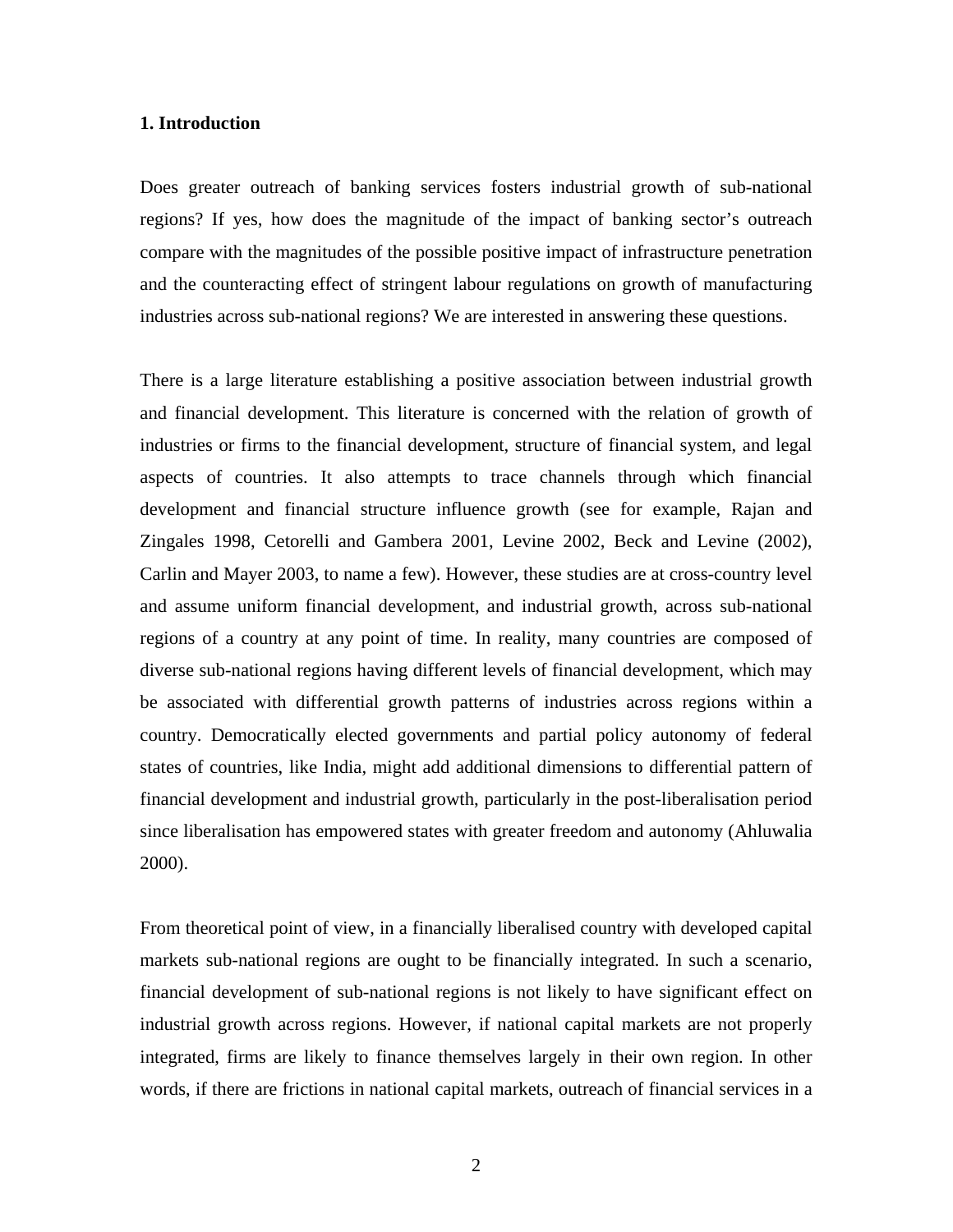state likely to affect its industrial growth.<sup>1</sup> This paper chooses India as a case study and aims to examine the role of outreach of banking services on differential growth pattern of industrial sector across Indian states in the post liberalisation period.

This paper also attempts to compare the magnitudes of the impact of infrastructure penetration and labour regulations on differential growth pattern of Indian states with that of banking sector's outreach. In existing literature, the counteracting effect of labour market rigidity has been examined in isolation, without taking explicit accounts for the effects of differential availability of banking services and infrastructure penetration across states. In an influential study, Besley and Burgess (2004) argue that pro-labour amendments of labour laws by some state governments has led to decline in manufacturing output in those states in the pre-reform period. Sanyal and Menon (2005) document that higher industrial disputes act as significant disincentive on firm location. Moreover, it is argued that industries in states with pro-labour environments grew slower than those in pro-employer environments after de-licensing, an important component of industrial reform in India, of industries (Aghion et al. 2008). However, none of these studies offer any comparison of the magnitude of counteracting effects of labour market rigidity to the magnitude of possible impacts of other institutional factors responsible for differential growth pattern of states, in spite of the importance of such comparison to design appropriate policy instruments to promote balanced expansion across regions in the interests of equitable growth and development. This study attempts to fill this gap.

This paper employs a methodology in the spirit of Rajan and Zngales (1998). Major advantage of this methodology is that it helps to identify the causal impact of financial development on growth of industries dependent on external finance without bringing in much complication.<sup>2</sup> We employ three alternative measures of outreach of banking sector across states: (a) an index of banking sector's outreach across states, which

 $\overline{a}$ 

<sup>&</sup>lt;sup>1</sup> Determination of the extent of integration of national capital markets remains an empirical issue. This paper doesn't delve this issue directly, due to unavailability of required data. Rather, it takes an indirect root. If national capital markets are frictionless, that is expected to be reflected in our results. 2

<sup>&</sup>lt;sup>2</sup> Using the same methodology, Claessens and Laeven (2003) examines whether industries more dependent on tangible assets benefit more from the protection of property rights, Carlin and Mayer (2003) examines the effect of financial structure on growth and investment of industries, , Fisman and Love (2003) studies whether industries more dependent on trade credit benefit more from financial development or not.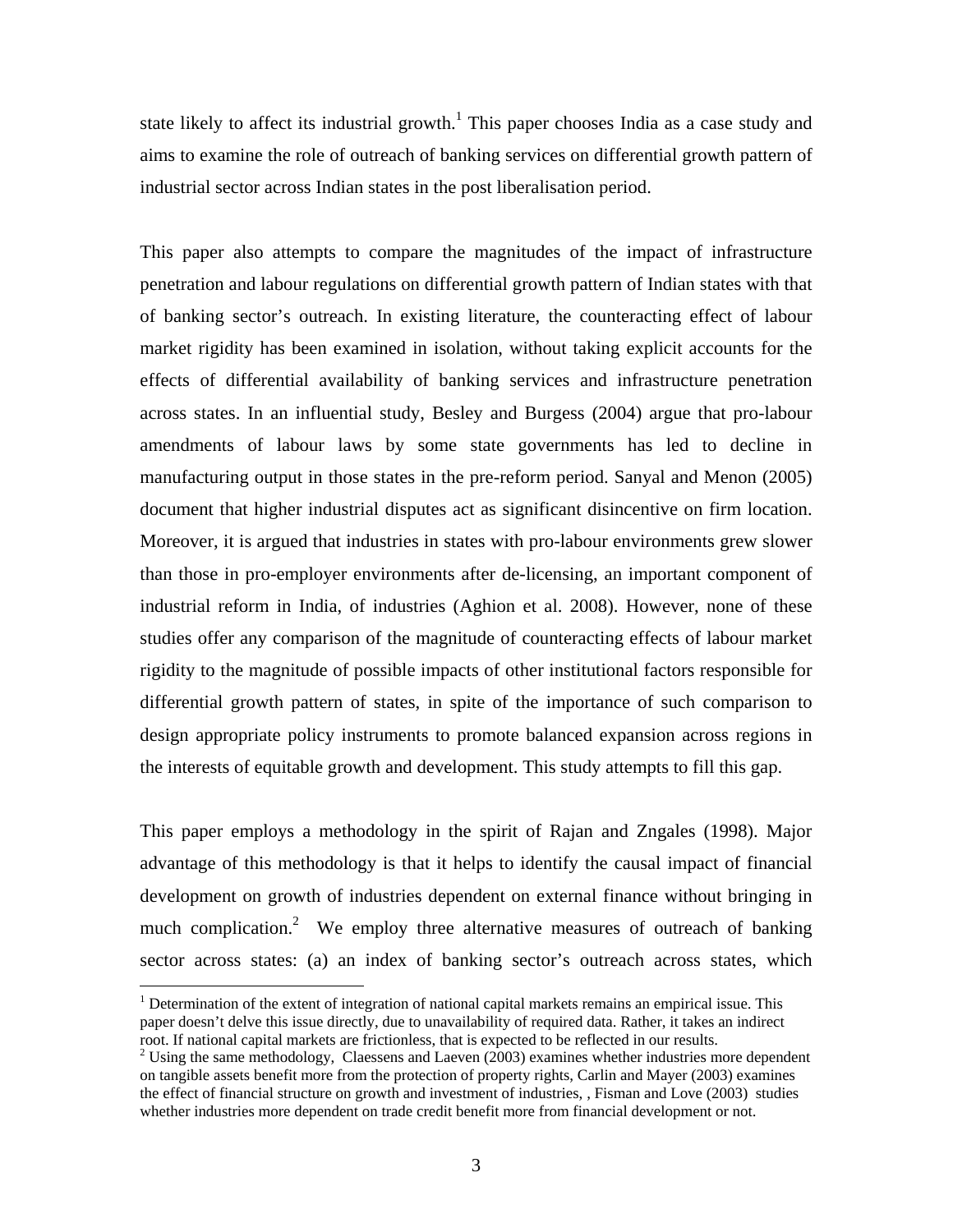encapsulate indicators of access to banking services together with the measures of its use in to a single measure, (b) credit-income ratio across states, and (c) share of banking sector to state domestic product (SDP) across states. Clearly, our measures of outreach of banking services can also be seen as proxies for strength of banking services, i.e., of financial development, across states in India. In the rest of the paper, we will use these terms synonymously. We use availability of roads and extent of man-days lost due to industrial disputes as proxies for infrastructure penetration and labour regulations respectively.

We find that outreach of banking services has significant positive impact on the growth of manufacturing industries across states in India during the period of study (1991-2002). It indicates that capital markets in India are far less than perfectly integrated. We also document that infrastructure penetration promotes industrial growth. Interestingly, we find that the counteracting effect of rigid labour regulations on industrial growth is not significant, if the effects of outreach of banking services and infrastructure penetration are controlled for. It sharply contrasts with the existing literature that examines the role of labour market conditions on industrial growth in the context of India.

Comparison of magnitudes of the effects of above mentioned institutional factors on growth of industries reveals that, ceteris paribus, one percent increase in outreach of banking services (measured by 'index of banking') in a state can potentially increase the annual growth rate of real value added of the 'average industry', which has average levels of dependence for external finance, infrastructure dependence and labour intensiveness, by 1.04%. Given that the average annual growth rate of manufacturing industries in India during the period of study is 4.3%, the incremental effect of a percentage increase in outreach of banking services is quite large. To observe an equivalent increase in the growth rate of the 'average industry' in that state by increasing the infrastructure penetration, ceteris paribus, expansion of roads by 32.86 kilometer per 1000 square kilometer (or equivalent increase in the mix of components of infrastructure) is required. Though labour market factor is not significant, in order the gauge its relative position we compute its relative magnitude. It is found that in order to counteract the positive effect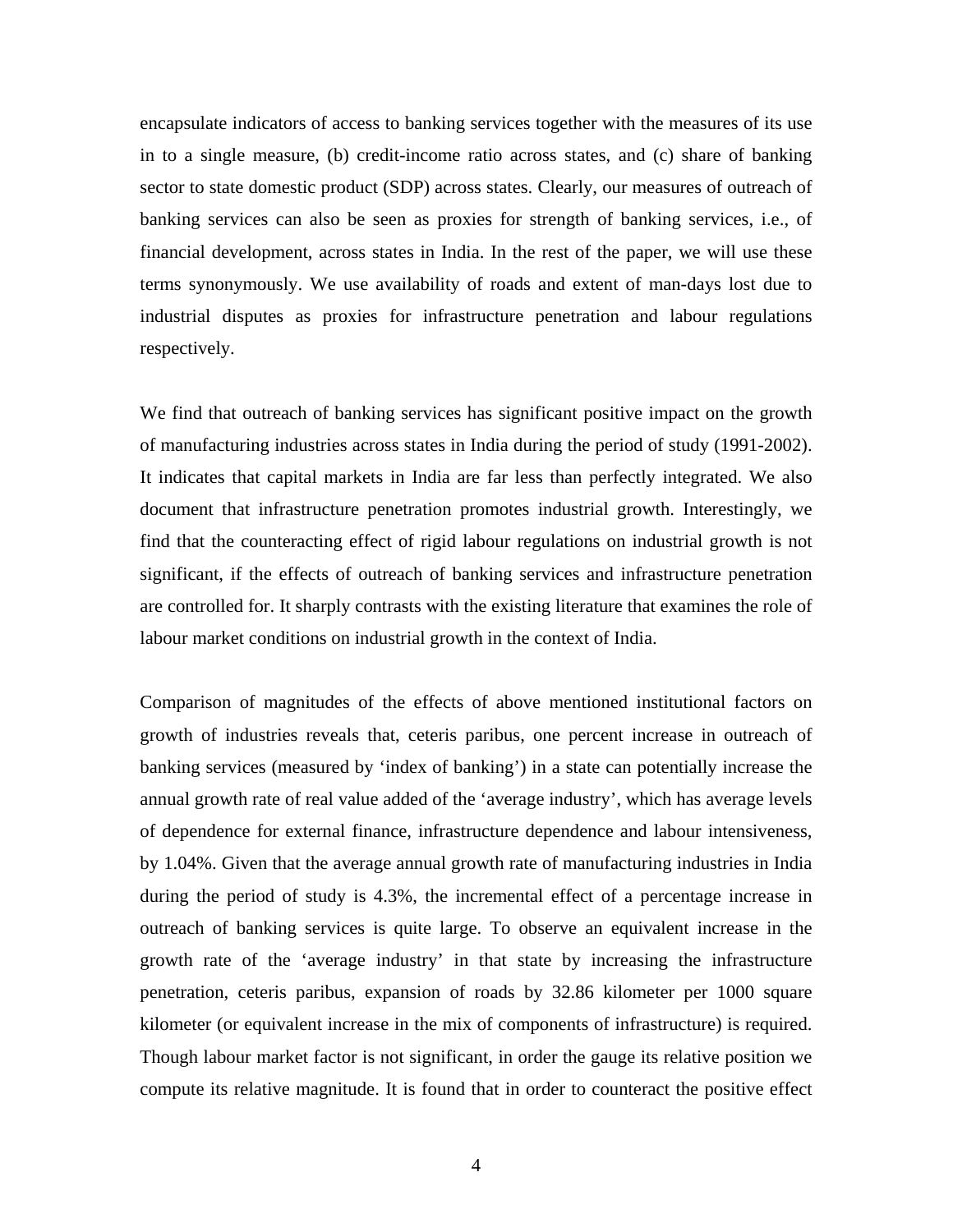of one percent increase in outreach of banking services in a state on the growth of the 'average industry' in that state, there needs to be as high as 205% increase in man-days lost per worker (or equivalent increase in labour market rigidity) in that state. Our results indicate that there are alternative policy instruments, such as increase in outreach of banking services, or increase in credit availability, and deepening infrastructure penetration in lagging states, which can potentially overcompensate the counteracting effects, if any, of existing labour market rigidity.

The rest of the paper proceeds as follows. The next section specifies the model to test possible impacts of institutional factors on growth of industries. Section 3 describes the data, variable construction, and presents some descriptive statistics. Section 3.1 briefly describes the growth pattern across states and industries during 1991-2002. Section 3.2 and Section 3.3 presents the characteristics of states and industries, respectively. Results are discussed in Section 4. Section 5 concludes. All tables are relegated to Appendix.

### **2. Model Specification:**

It is argued that financial development disproportionately helps industries that are more dependent on external finance. The implication of this argument is that industries that are more dependent of external finance will grow faster in more financially developed regions. Based on this understanding, Rajan and Zingales (1998) have attempted to identify an industry's need for external finances. To do so, they have argued that an industry's demand for external finance is constant across the globe; it does not vary with its geographical location or the environment in which the industry is operating or on the nature of entrepreneurs. That means, an industry's (for example publishing and printing industry's) demand for external finance, which might be dependent on the demand for capital use, should be same irrespective of whether that industry is located in US or in India or somewhere else. Though it has some appeal, the invariance property of capital dependence, and hence of dependence on external finance, is not very convincing due to following reasons. First, in reality there is substitutability of inputs, say labour and capital, at least up to a certain degree in almost all industries. Second, composition of input uses by an industry largely depends on availability of resources and their relative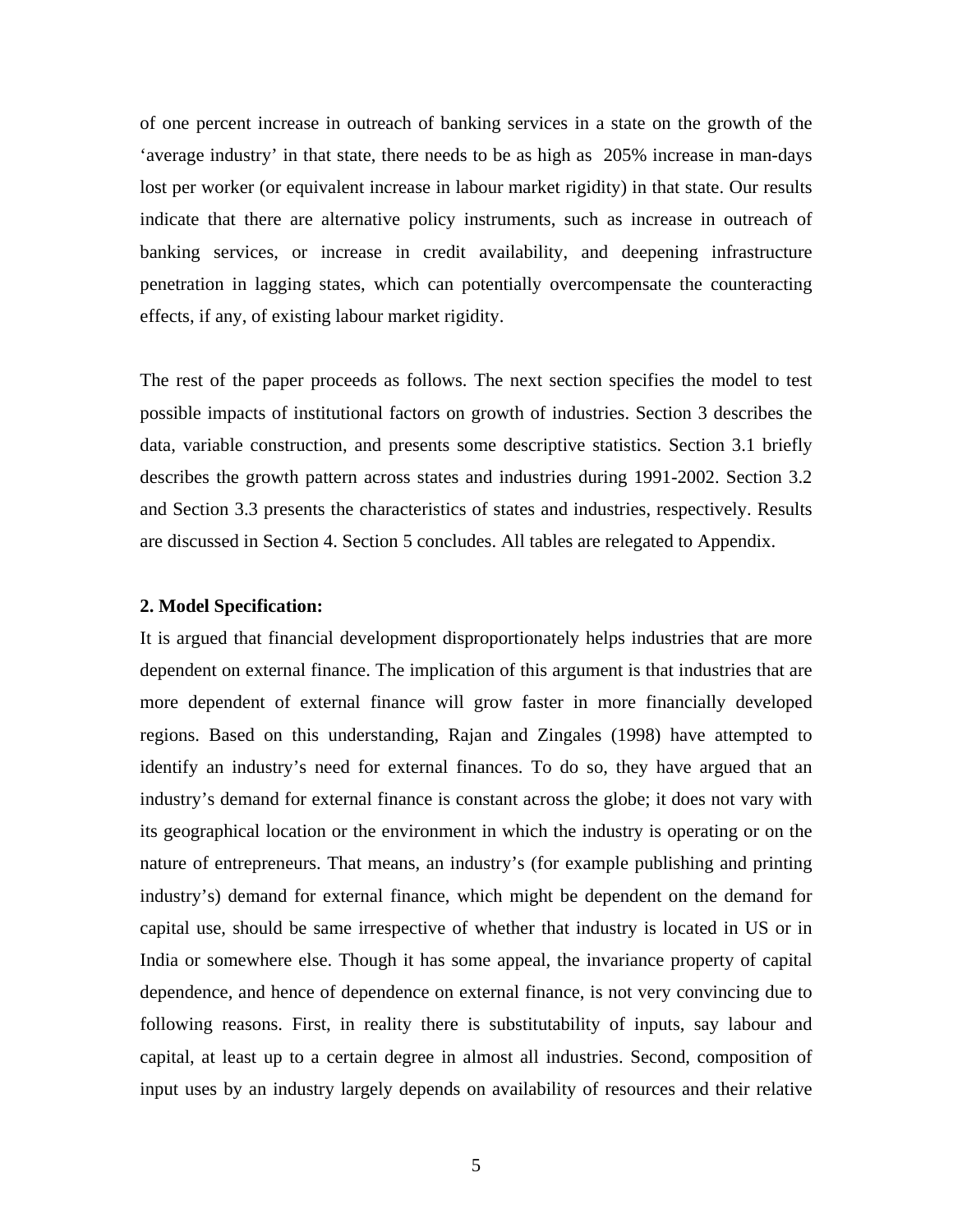costs in the region of location. An industry located in a labour-rich region is likely to benefit by depending more on labour than on capital. Third, given the constraints, an industry is likely to innovate the ways to function more efficiently in that environment. Fourth, an industry's dependence on external finance depends on the type of entrepreneurs of that industry. If entrepreneurs are more capable in generating funds by themselves, their dependence on external finance will be less. Therefore, we use observed dependence on external finance of an industry, which varies across regions, as a proxy for that industries dependence on external finance.

As financial development disproportionately help industries that are more dependent on external finance, infrastructure development also may induce faster growth of industries which are more dependent on infrastructure. Also, more favourable labour market environment may disproportionately help industries that are more labour intensive. Similar to the case of financial dependence, we consider observed dependence on infrastructure and labour as proxies for infrastructure dependence and labour intensiveness of industries across states. Given this backdrop, we estimate following models in order to examine the impact of outreach of banking services, development, infrastructure penetration, and labour regulations on growth of manufacturing industries across 14 major states in India during 1991-2002. In the following models, the subscript *i* denotes industry, and *s* denotes state.

(1) *Growth*<sub>is</sub> =  $\beta_1$  (*Share of manufacturing in* 1991)<sub>*i,s*</sub>

 $+ \beta_2$ (External Dependence)<sub>i,s</sub> (Financial Development)<sub>s</sub>

 $i + Industry$  *dummies*  $i + State$  *dummies*  $+u_{i,s}$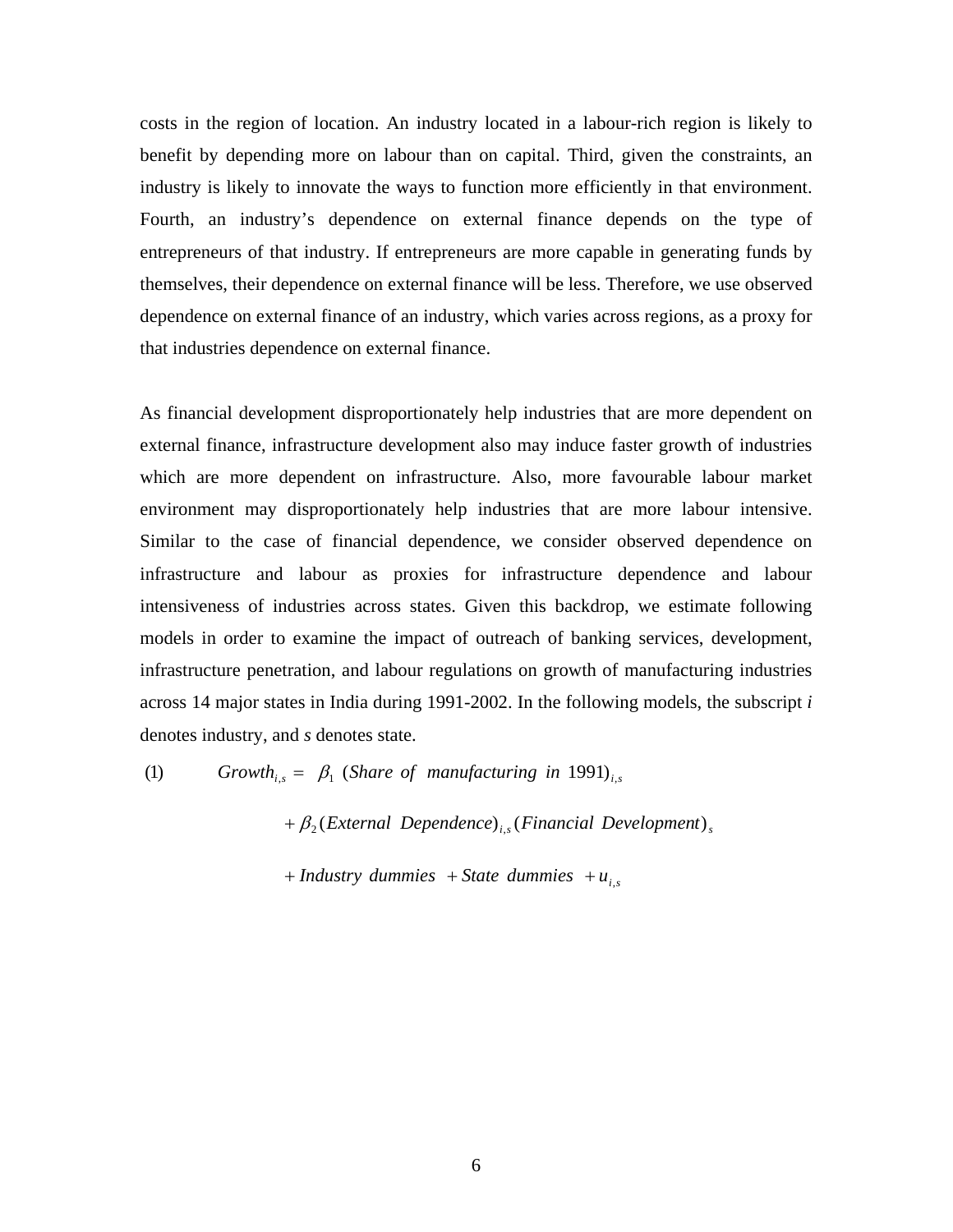$+$  *Industry dummies*  $+$  *State dummies*  $+$   $u_{i,s}$ *i f*<sub>3</sub>(*Infrastructure Deependence*)<sub>*i,s</sub>*(*Infrastructure Penetration*)<sub>*s*</sub></sub>  $+ \beta_2$ (External Dependence)<sub>i,s</sub> (Financial Development)<sub>s</sub> (2) *Growth*<sub>i,s</sub> =  $\beta_1$  (*Share of manufacturing in* 1991)<sub>i,s</sub>

 $+$  *Industry dummies*  $+$  *State dummies*  $+$   $u_{i,s}$  $+ \beta_3$ (Labour Intensiveness)<sub>i,s</sub> (Labour Regulation)<sub>s</sub>  $+ \beta_2$ (External Dependence)<sub>i,s</sub> (Financial Development)<sub>s</sub> (3) *Growth*<sub>i,s</sub> =  $\beta_1$  (*Share of manufacturing in* 1991)<sub>i,s</sub>

(4) *Growth*<sub>i,s</sub> =  $\beta_1$  (*Share of manufacturing in* 1991)<sub>i,s</sub>

 $+ \beta_2$ (External Dependence)<sub>i,s</sub> (Financial Development)<sub>s</sub>

*i f*<sub>3</sub>(*Infrastructure Deependence*)<sub>*i,s</sub>*(*Infrastructure Penetration*)<sub>*s*</sub></sub>

 $+ \beta_4$ (Labour Intensiveness)<sub>i,s</sub> (Labour Regulation)<sub>s</sub>

 $i + Industry$  *dummies*  $i + State$  *dummies*  $+ u_{i,s}$ 

The advantage of formulating the econometric model as above is it helps to predict within-state differences between industries based on interaction terms between industry characteristics and state characteristics, and also estimates are less likely to suffer from bias due to misspecification of the model (see Rajan and Zingales 1998 for details). We also estimate the models, as specified above, using 'capital dependence', ratio of fixed capital to value added, of industries in place of 'external dependence' for the purpose of robustness check.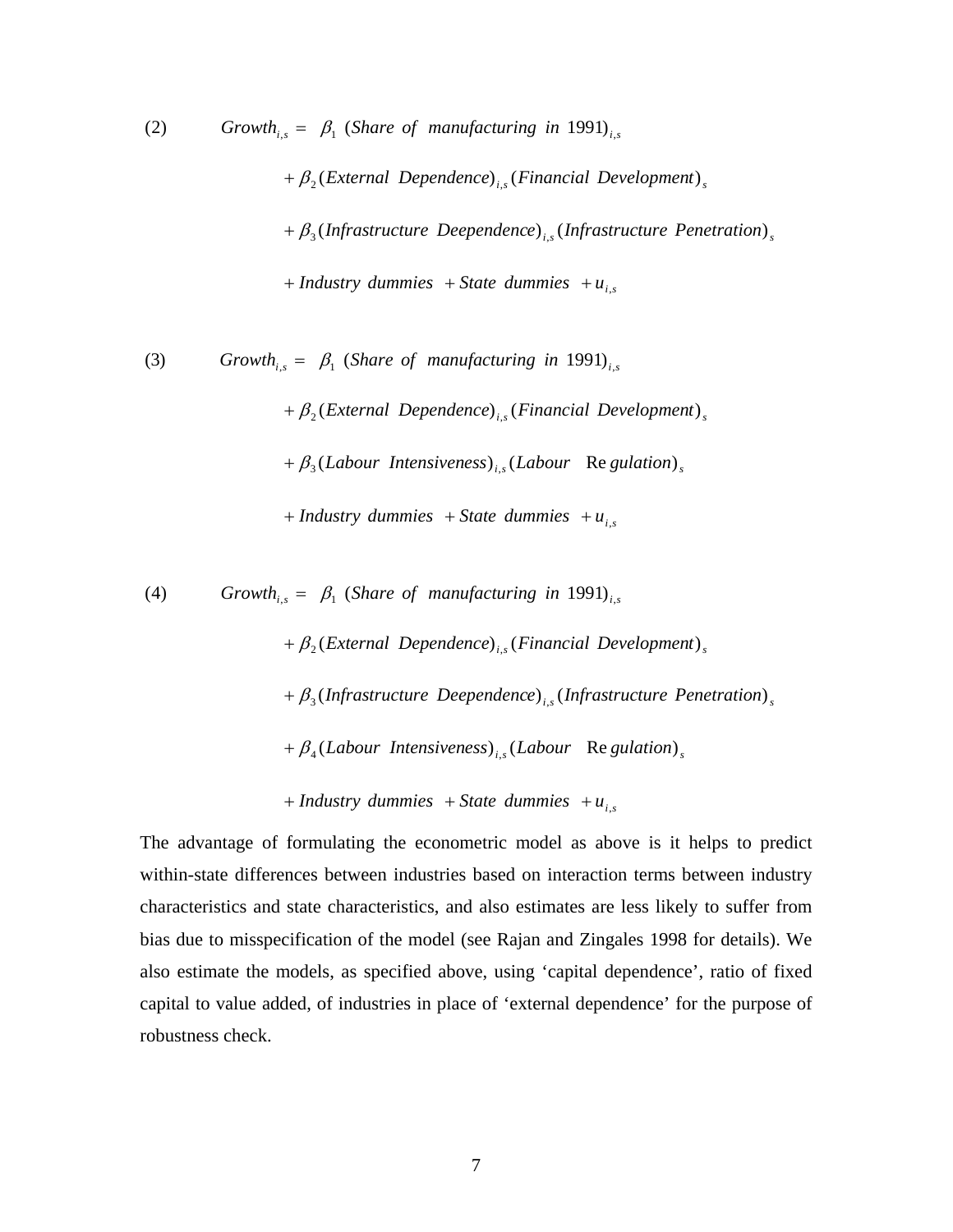#### **3. Data, Variable Construction and Descriptive Statistics**

Data for this study comes from various sources. First, data on industry characteristics comes from the Annual Survey of Industries (ASI) produced by the Central Statistical Organisation (CSO) of India. Second, data related to states' financial development is compiled from Basic Statistical Returns of Scheduled Commercial Banks, Reserve Bank of India. Third, data on man-days lost due to industrial disputes across states are collected from various issues of Indian Labour Year Book, Ministry of Labour, Government of India. Fourth, data on availability of roads comes from the Statistical Abstract, Department of Road Transport and Highways, India. To transform nominal variables in to real, we use Gross Domestic Product (GDP) deflator (base year 1993-94), based on GDP data provided by the CSO.

In line with the standard practice of comparing the economic performance of states that treats north-eastern, other special category states and smaller states differently (see, for example, Ahluwalia 2002, Nachane *et al* 2002, Ahluwalia 2000), we confine our attention to 14 major states (see Table 11 for the list of states). ASI provides two series of data on industry characteristics. The first series gives (two-digit X state) level data for the year up to 1997, which is based on 1987 National Industrial Classification (NIC). The second series gives (three-digit X state) level data for the period 1998-2002, which is based on 1998-NIC. To have a comparable data series for the period 1991-2002, we match these two series according to the Concordance Table provided by the Central Statistical Organisation, which requires clubbing (a) NIC-20 and 21 together, (b) NIC-23, 24 and 25 together, and (c) NIC-35 and 36 together. Therefore we have data on 16 industry groups. We provide the list of industries in Table 10. To summarise, the analysis of this paper is based on data from 16 manufacturing industry groups across 14 major states in India.

### **3.1 Growth Performance of States and Industries**

We consider, following Carlin ad Mayer (2003), average annual growth of real value added of industry *i* in state *s* as the dependent variable. Table 1 records the annual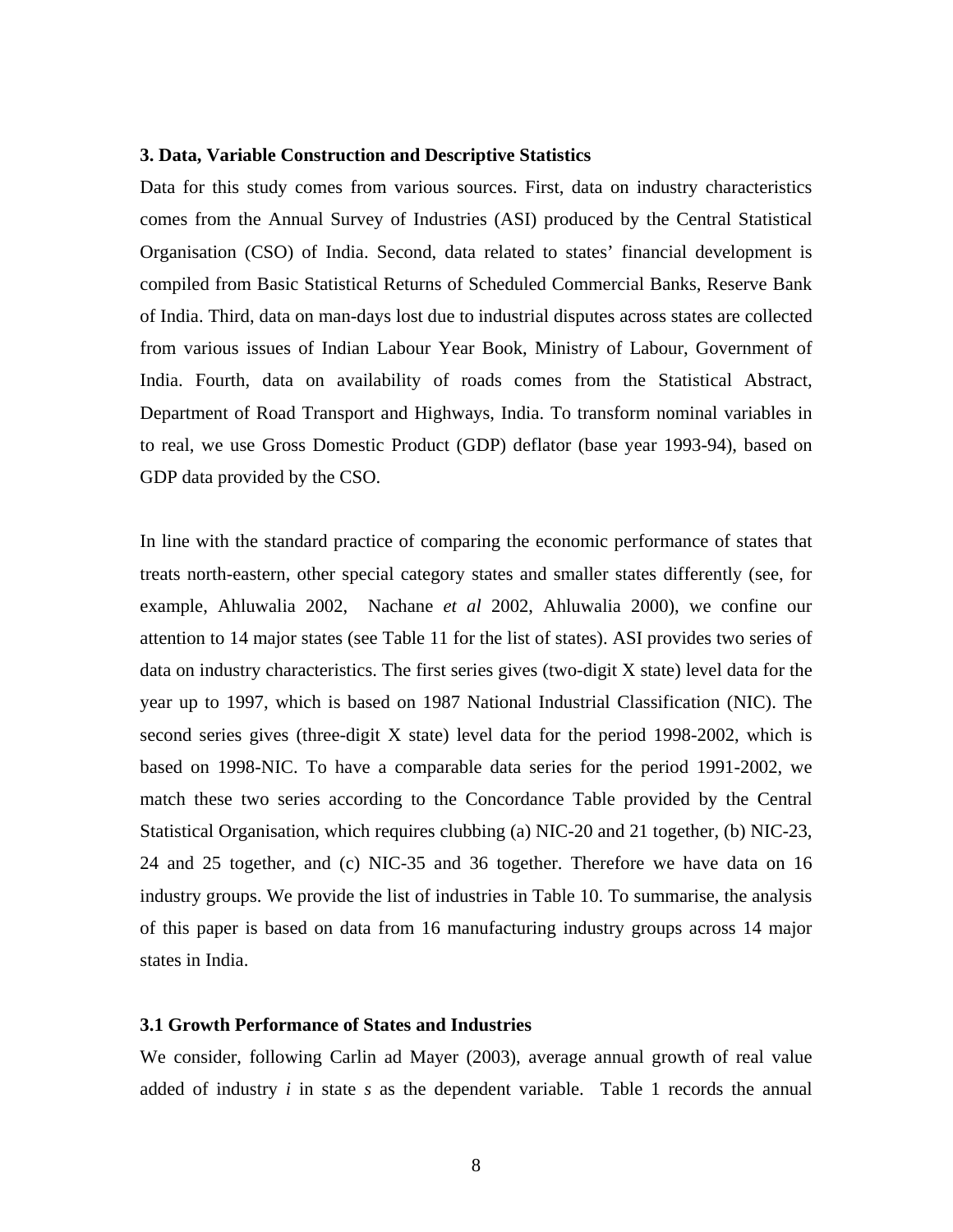average growth rates of 16 manufacturing industry groups across 14 major states in India over the period from 1991 to 2002. We observe the following about the growth performances of manufacturing industries across states and industry groups.

- (i) Gujarat, Haryana, Andhra Pradesh, and Karnataka have highest growth rates of real value added in manufacturing industries while Bihar, Madhya Pradesh, and West Bengal have the lowest. The range of variation in growth rate of real value added during 1991-2002 is from a low of 0.1 % per year in Bihar to a high of 11% in Gujarat, a factor exceeding 11. While, the average growth rate of all states taken together is 4.3%. Clearly, there is wide variation in terms of growth of manufacturing industries across states during the period of study.
- (ii) Coke, petroleum products, chemicals, plastic etc. industries (NIC-23-24-25), and other transport equipment and furniture industries (NIC-36-36) have lowest growth rates, less than 2%, while other manufacturing industries (NIC-38) and basic metals industries (NIC-27) have the highest growth rates, about 14%. Clearly, the growth pattern is very different for different industries.
- (iii) As one would expect, there is considerable variation in the performance of industries across states. Moreover, the same industry is growing faster than the average in some states and slower in other states. For example, motor vehicles, trailers and semi-trailers industry (NIC-34) have grown at 26.9% in Rajasthan, but declined at 9.2% in Bihar; whereas in India as a whole the average growth rate of this industry is 5.2%.

### **3.2 Characteristics of States**

In this section we briefly discuss policy background and the measures of outreach of banking services, infrastructure penetration, and labour regulations across states.

Public policy in India related to banking system can be separated in to two phases. The first phase of public policy towards promoting greater access to financial services started with the bank nationalisation, beginning July 1969, where the state took control of the banking sector. Bank nationalisation led the advent of 'social banking'. In the first phase, banking sector has made significant progress in a balanced manner particularly due to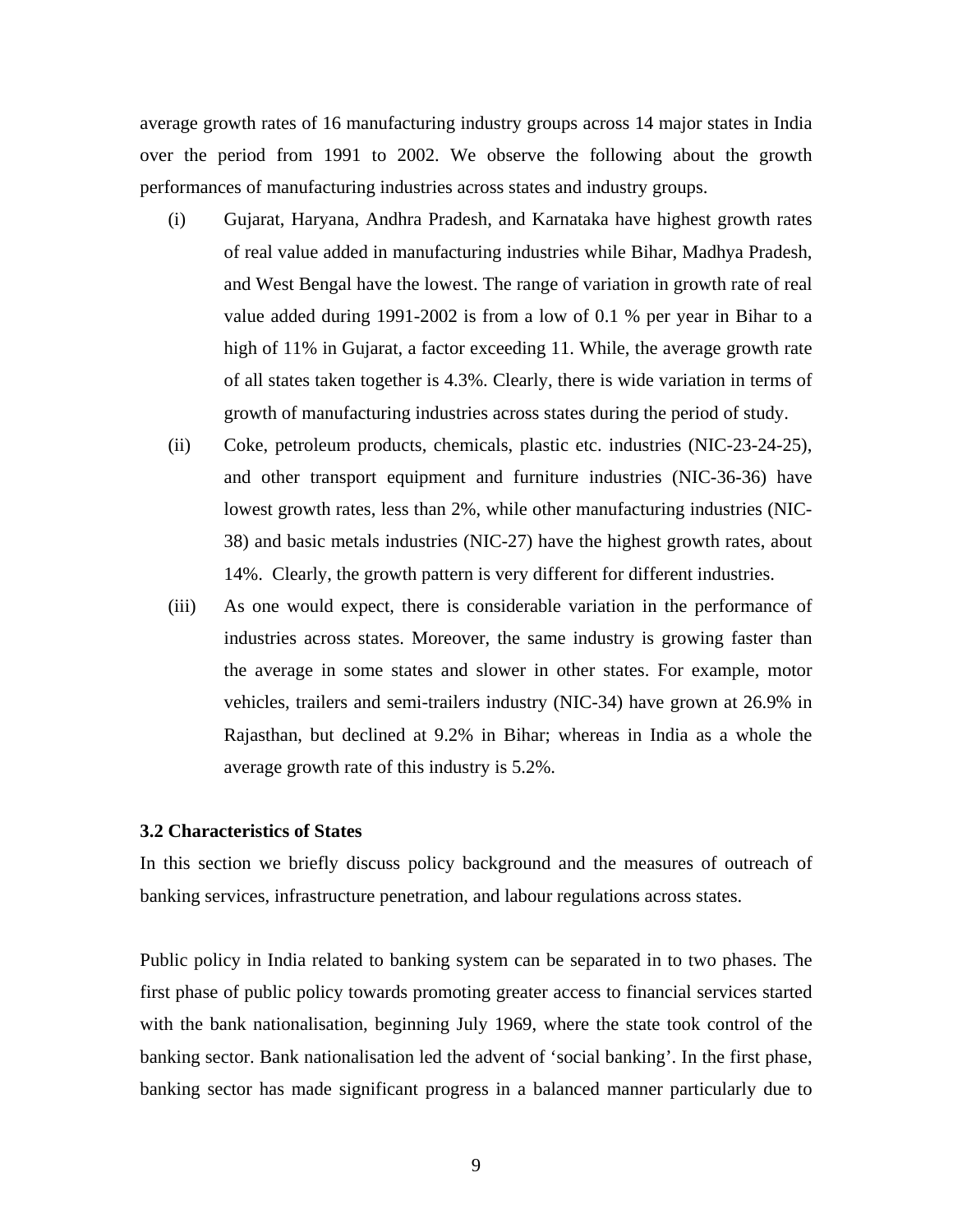'social banking'. The era of 'social banking' ended in 1990 with the abolition of 1:4 license rule, which required banks to open four branches in un-banked locations in order to open a branch in a location with one or more branches. The second phase of public policy started with the financial sector reform in India during early 1990s. Salient features of post-reform period include lower pre-emption by the government sector, market-determined interest rates, increased competitiveness with entry of private banks and liberal entry of foreign banks. Clearly, balanced growth of banking sector across states did not receive much importance in the post-reform period. We use three alternative measures of financial development as follows.

(a) Index of Banking**:** It is well documented in the literature that (i) broad access to financial services facilitates undertaking high return investment projects by entrepreneurs, particularly by small and medium entrepreneurs (Galor and Zeira, 1993), (ii) better access to finance facilitates new entry of firms (Klapper, Laeven and Rajan, 2004), (iii) access to finance for larger parts of the population is crucial for the market economy (Rajan and Zingales, 2003). However, along with access to finance, actual use of financial services is also important. Since, in spite of having access, economic agents may not use it because of high opportunity cost (Beck et al 2007). Therefore, it is necessary to combine measures of these two aspects, access to banking services and use of banking services, together in order to arrive at a consolidated measure of banking sector's strength in a state. We consider following six indicators to construct an index of banking: (i) demographic branch penetration: number of bank branches per 10 lakh people; (ii) geographic branch penetration: number of bank branches per 1000 square-km; (iii) deposit accounts per capita: number of deposits per 1,000 people; (iv) credit accounts per capita: number of loans per 1,000 people; (v) ratio of deposit to income; and (vi) ratio of credit to income.<sup>3</sup> We construct the methodology using the similar methodology as in Sarma (2008), which constructs the index at the country level. We first construct the index for each state and each year starting

 $\overline{a}$ 

 $3$  Beck et al. (2007) present aggregate cross-country data on similar indicators of banking sector outreach and show that these indicators closely track more difficult and costly to collect micro-level statistics of household and firm use of banking services.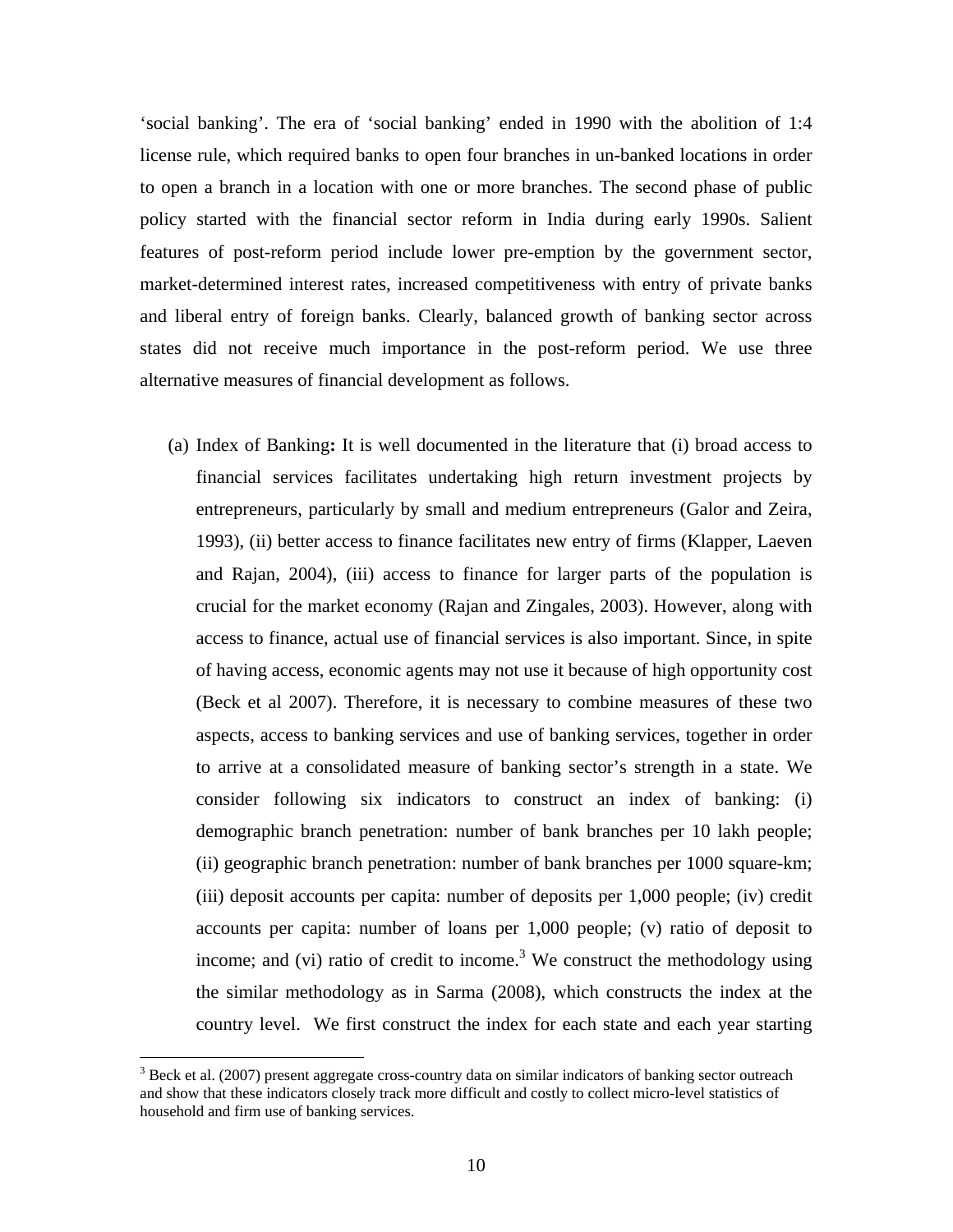from 1991 to 2002.<sup>4</sup> Next, we calculate the average value of the index for each state over years (1991-2002), to measure the outreach of banking sector across states during the period of study. We use this index as a proxy for outreach of banking services in much of the paper. Table 2 reports the average value of the index for each state. Higher value of the index represents better outreach of banking sector in that state. There are variations in terms of outreach of banking services across states. We find that Madhya Pradesh and Bihar have lowest outreach of banking services (value of the index is 0.085), whereas Kerala (0.190), Karnataka (0.158), and Punjab (0.153) have highest.

- (b) Credit Availability: It is argued that credit constraints are holding back small and medium sized firms from expanding in India (Banerjee and Duflo 2003, Nagaraj 2005). Moreover, credit is considered to be very important factor for industrial growth in general. Therefore, we also consider explicit measure of supply of credit. We use credit availability, measured as the proportion of bank credit to income, as a proxy for banking sector's strength in a state. As in terms of index of banking, there are wide variations across states in terms of credit availability: highest in Maharashtra (0.477) followed by Tamil Nadu (0.375), whereas in Bihar it lowest (0.15).
- (c) Share of Banking: Share of banking is the ratio of value added of banking sector to the State Domestic Product (SDP). It is a direct measure of banking sector's strength in a state. In sates like Orissa and Bihar the share of banking is less than 0.03, whereas Tamil Nadu, Gujarat, Karnataka, West Bengal, and Maharashtra the share of banking sector is more than 0.06.

Table 3 reports correlation coefficients of these three measures. Note that, index of banking has positive and significant correlation, as expected, with credit availability and share of banking. For much of this study, we use index of banking as a proxy for outreach of banking services. We will instrument index of banking with a measure of governance

 $\overline{a}$ 

<sup>&</sup>lt;sup>4</sup> Needless to mention, the maximum and minimum values to standardize the variables has been chosen from the entire panel.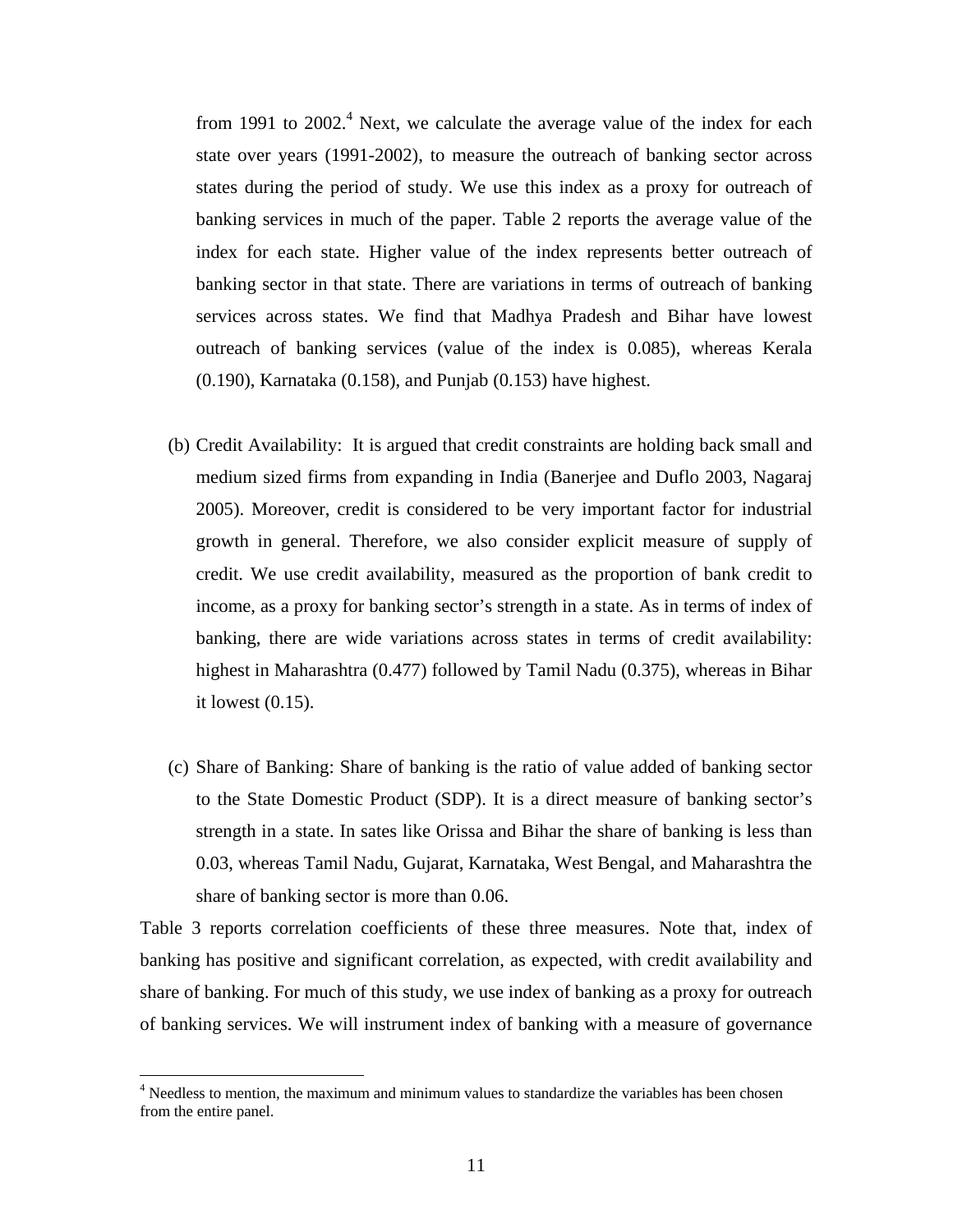of the period 1979-90, which predate the period of this study, and also with index of banking of the period 1979-90 to see that the results do not suffer from potential endogeneity problem.

We use availability of roads, measured as kilometers of road per 1000 square kilometer land area, as a proxy for infrastructure penetration in a state. We note that, other than transportation, power supply and telecommunications are also important components of physical infrastructure. Also, quality of infrastructure is important. However, due to data limitations, we consider only availability of roads. We presume that availability of roads, power supply and telecommunications are positively correlated. We note that transmission and distribution loss (T&D loss) of electricity have been used as a proxy for infrastructure (Kochhar et al 2006). However, a large part T&D loss of electricity is due to theft of electricity. For example, Karnataka Power Transmission Corporation reports that only a minimum power loss is due to technical reason, while the rest (about 50% to 80% of total loss, depending on sub-regions) is due to electricity theft in Karnataka (Times of India, Bangalore, August 18, 2008). Kodwani (2006) documents that theft and un-metered supply of electricity causes about 60% of total T&D loss of electricity in India. Therefore, T&D loss largely reflects the quality of governance in a state, not necessarily quality of infrastructure. Note that T&D loss and availability of roads are negatively correlated (see Table 3).

Next, we turn to labour regulations across states. In India labour regulations fall in the Concurrent List. That is, both the central and the state governments have jurisdiction over labour legislation. Guidelines for conflict resolution in the process of collective bargaining are provided by the key central legislation, the Industrial Dispute Act 1947. Most of the state governments have used this opportunity to strengthen or weaken various provisions of this act time to time (see Besley and Burgess 2004). As a result, labour practices, and hence degree of labour market rigidity, varies across states. It is argued that higher degree of labour market rigidity hampers economic growth. However, measuring the nature of labour regulations, i.e., measuring the degree of labour market rigidity is an issue. Besley and Burgess (2004) use a categorical variable based on coding of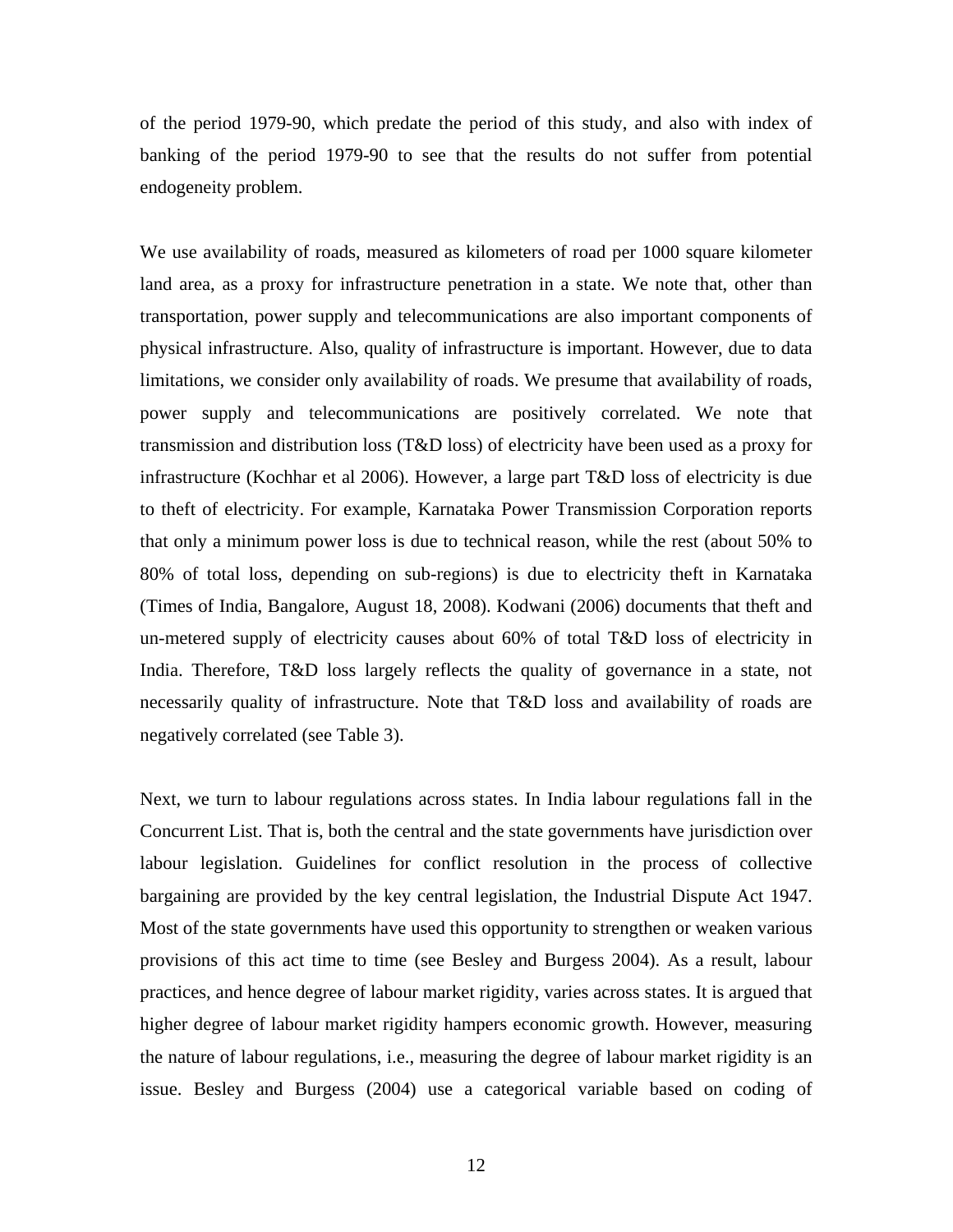amendments by state governments as a measure of labour market rigidity. They code proworker amendments as a one, neutral amendments as a zero, and pro-employer amendments as minus one. Following Besley and Burgess (2004), many studies have used this measure of labour market regulation (see for example Hasan et al 2007, Aghion et al 2008). However, Bhattacharjea (2006) raises important concerns regarding the coding of state legislation amendments by Besley and Burgess (2004). Therefore, we opt for an alternative measure of labour market rigidity on the basis of observed situation of industrial relations across states. It is expected that states with more rigid labour markets, will experience more industrial disputes, and hence more man-days lost due to industrial disputes. We consider man-days lost due to industrial disputes per worker as the proxy for labour market rigidity. Table 2 reports state-wise average man-days lost per worker during 1991-2008. It indicates that in West Bengal labour market is most rigid, followed by Kerala and Maharashtra; while in Gujarat labour market is most flexible, followed by Punjab.

A number of correlations between state characteristics are noteworthy. First, banking sector is more developed in richer states. The correlation of per capita NSDP with index of banking, credit availability and share of banking are 0.526, 0.459, and 0.620, respectively, and significant at 1% level (see Table 3). Second, infrastructure penetration also seems to be higher in richer states. The correlation between roads availability and per capita NSDP is positive and significant. However, the correlation coefficient is small (0.15). Third, rigid labour market situation is negatively correlated with per capita NSDP, but the correlation is not significant (at 10% level).

### **3.3 Characteristics of Industries:**

 $\overline{a}$ 

In this section we discuss the measures of industries' external dependence, capital dependence, infrastructure dependence, and labour intensiveness.

We consider the proportion of outstanding loan to invested capital as the measure of an industry's external dependence.<sup>5</sup> Higher proportion of loan to invested capital indicates

 $<sup>5</sup>$  Gupta et al (2008) also employed the same measure.</sup>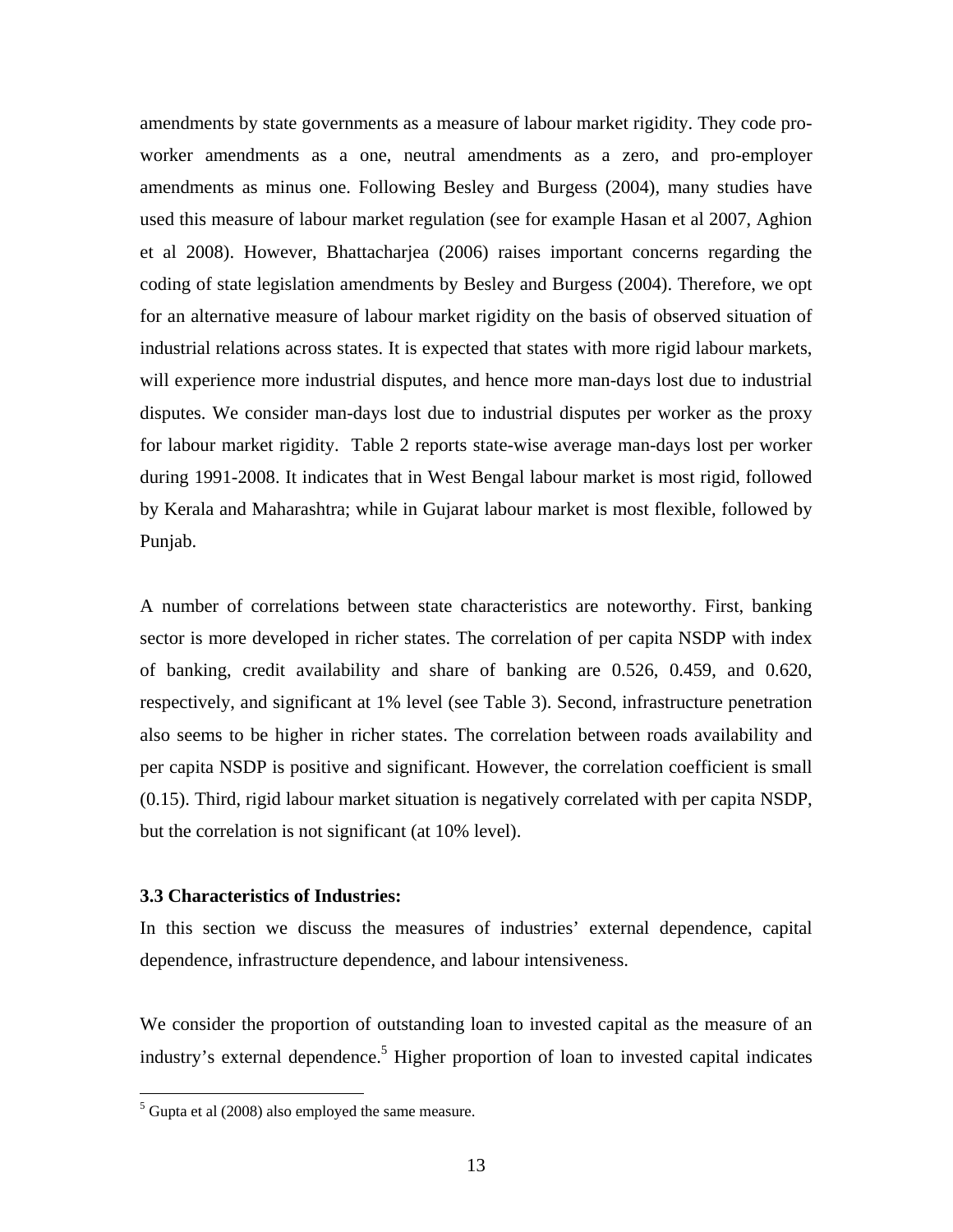higher external dependence for finance. As discussed before, we consider observed dependence on external finance of an industry in a state as measure for that industry's external dependence in that state. Table 4 reports average external dependence of each industry. As expected, there is wide variation in terms of external dependence across industries. For the industry group 23-24-25 it is as high as 0.915, whereas for the industry group 39 it is only  $0.132$ .<sup>6</sup> For seven out of 16 industries the average external dependence is more than the mean level (0.538).

In order to examine whether industries, which are more dependent on capital, grows faster in states with more developed banking system or not, we consider the ratio of fixed capital to value added as a proxy for capital dependence of industries.<sup>7</sup> As in terms of external dependence, industries also vary widely in terms of capital dependence (see Table 4). Dependence on capital is positively correlated with external dependence. The correlation coefficient is 0.379 (significant at 1% level).

We use the ratio of fuel expenditure to value added as the proxy for infrastructure dependence of an industry. We note that more appropriate measure of infrastructure dependence could be the ratio of expenses on transportation, fuels, and communication to value added. However, due to unavailability of required data we consider expenditure on fuel only. Table 4 reports average infrastructure dependence of each industry during 1991-2002. Industry groups 38, 35-36 and 39 have the lowest dependence on infrastructure, whereas industry groups 32 and 33 have the highest.<sup>8</sup>

Number of workers per unit of fixed capital, i.e., worker-capital ratio, indicates an industries labour intensiveness, relative to capital. We use it as the measure of labour intensiveness of industries, where fixed capital is in lakhs (1993-94 prices). Higher value

 $\overline{a}$ 

 $6$  NIC-23-24-25 = Coke, Petroleum Products and Nuclear Fuel; Chemicals; Rubber and Plastic Industry, NIC-39 = Repair of Capital Goods Industry.

 $^7$  Alternatively, we can use the ratio of invested capital to value added as a proxy for capital dependence. The correlation coefficient between (ratio of fixed capital to value added) and (ratio of invested capital to value added) is 0.927 and is significant at 1% level.

 $8$  NIC-38 = Other Manufacturing Industries, NIC-35-36 = Other Transport Equipments and Furniture, NIC-39= Repair of Capital Goods, NIC-32= Radio, Television and Communication Equipments, NIC-33= Medical, Precision and Optical Instruments, Watches and Clocks.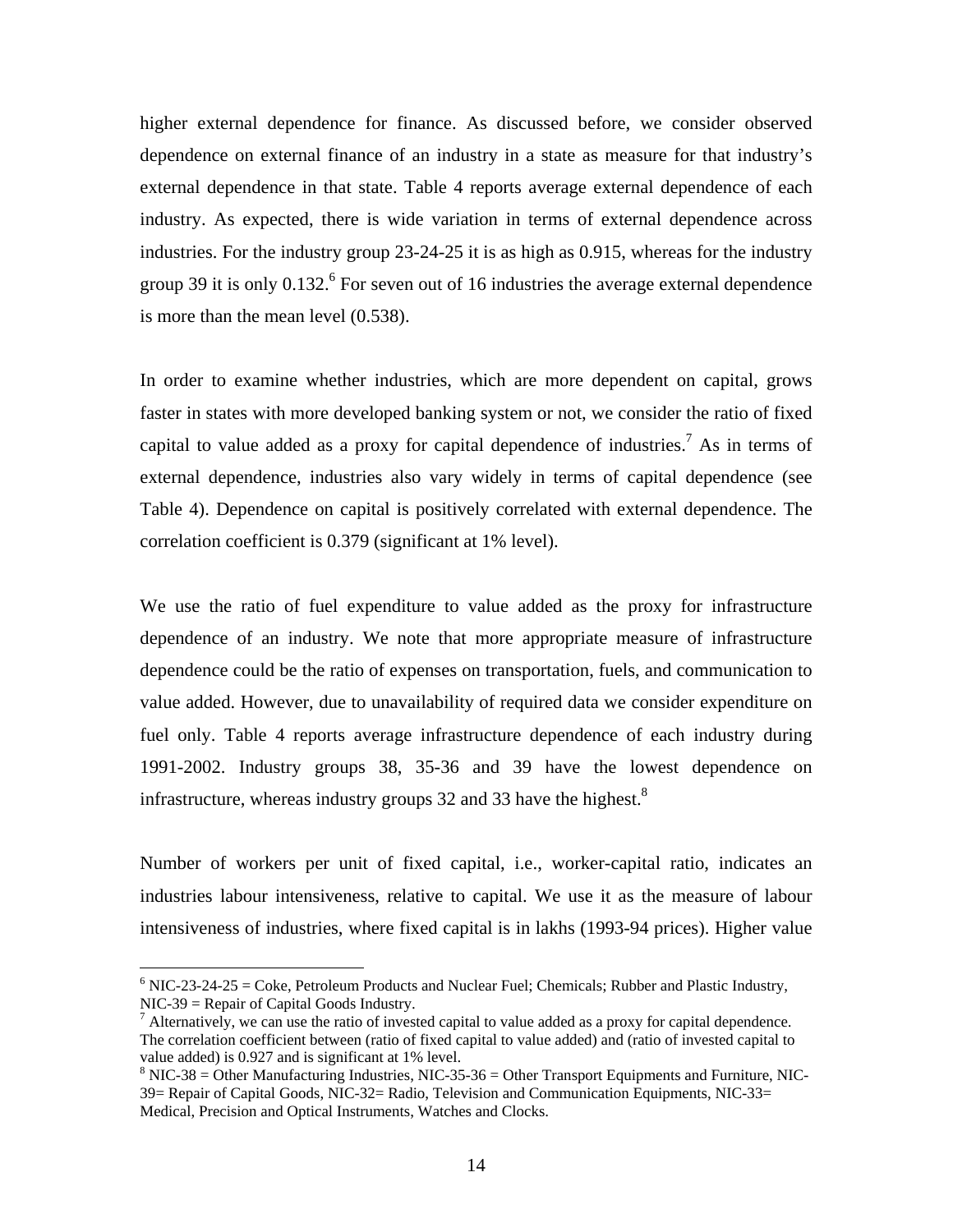of this ratio indicates higher labour intensiveness. We report average labour intensiveness of each industry in Table 4. As expected, there is wide variation in terms of labour intensiveness across industries. Average labour intensiveness of industry 39 is as high as 5.269, i.e., more than five workers are employed per lakh rupees (in 1993-94 price) of investment in fixed capital. On the other hand, average labour intensiveness of industry 30 is only  $0.243$ .<sup>9</sup>

#### **4. Results**

In Section 4.1, we report the results obtained by estimating model (1), as specified in Section 2. In Section 4.2, we describe the results using additional interactions as specified in model (2), (3) and (4) in Section 2.<sup>10</sup> Our dependent variable is the average of annual growth rates in real value added over the period 1991-2002. We estimate the models using OLS, robust standard errors. We also employ two-stage least squares method (2SLS) to estimate model (1) using instruments for index of banking. Since the effects of unobserved state-specific effects and industry specific effects are controlled due to the use of state dummies and industry dummies, only the effects of the variables that vary both across industries and also across states are identified. Therefore, we report only the coefficient(s) of the interaction term(s) and the coefficient of the industry's share of total value added in manufacturing in the first year of the study period, 1991.

### **4.1 Role of Banking Services**

Table 6 reports the estimates of model (1) obtained by using various measures of availability of banking services. We start with the index of banking as the measure for outreach of banking services. The coefficient of the interaction term is positive and significant (at 5% level); see the first column of Table 6. Clearly, it seems that outreach of banking services across states has positive effect on industrial growth. We can say that, for any given level of external dependence of an industry, better outreach of banking services in a state fosters its growth in that state. One percent increase in outreach of

<sup>&</sup>lt;sup>9</sup> NIC 39= Repair of Capital Goods. NIC 30= Office, Accounting and Computing Machinery

 $10$  In order to check non-linear relation of growth to interaction term(s), we estimate all models using the square of interaction term(s). It turns out that the coefficient(s) of square term(s) are insignificant (at  $10\%$ level). So, we don't report those regression results. Moreover, inclusion of dependence terms separately does not influence our results.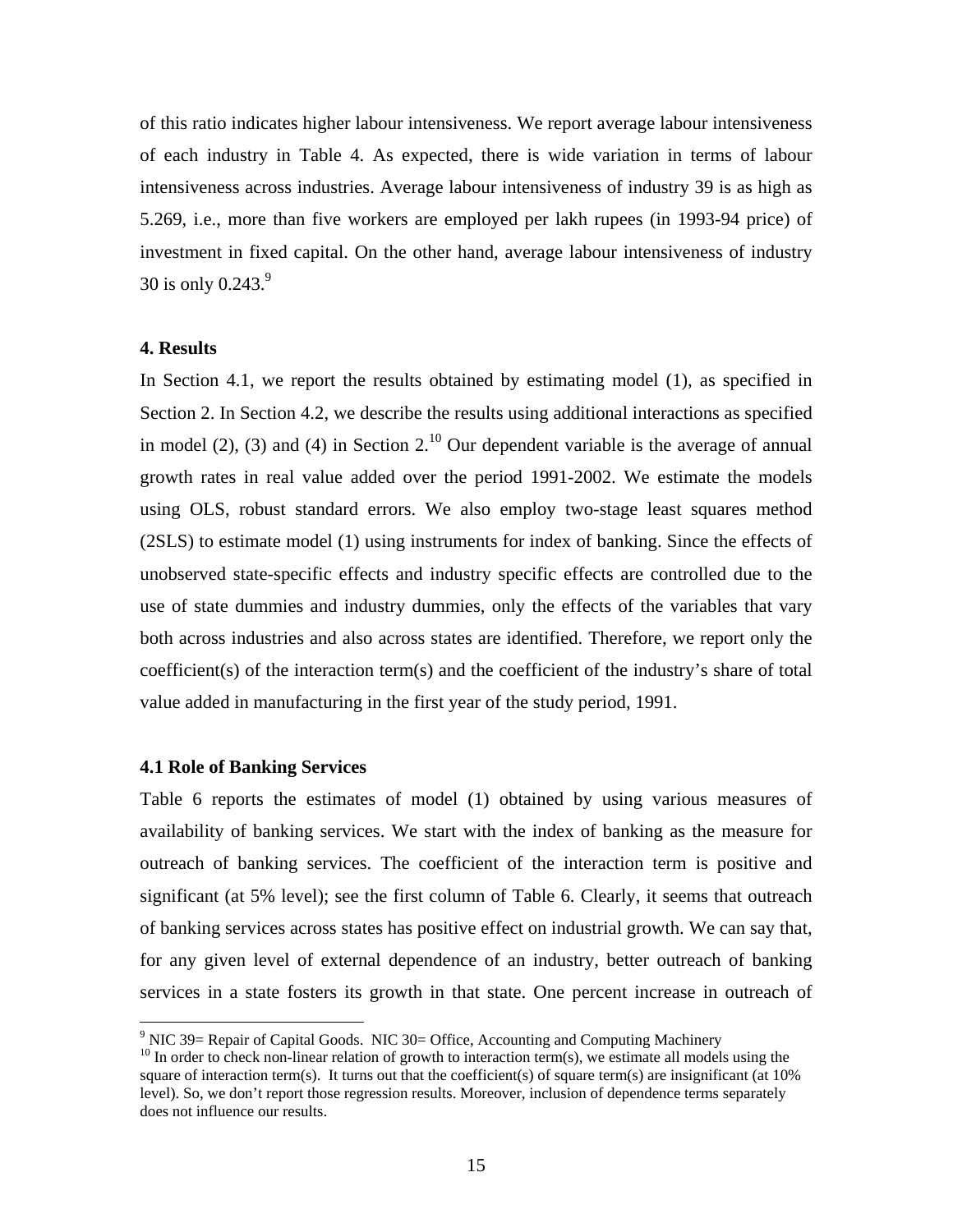banking services (measured by the index of banking) in a state leads to 1.4% increase in growth rate of an industry that has average level of dependence on external finance (0.538) in that state, ceteris paribus. Note that the real average annual growth rate during the period of study, 1991-2002, is 4.3%. Moreover, industries which are more dependent on external finance in a state grow faster in that state if there is better outreach of banking sector, compared to industries which are less dependent on external finance.

The second and third columns of Table 6 include availability of bank-credit and share of banking, respectively, as proxies for outreach of baking services. Both coefficients are positive and significant (at 5% level), as in case of index of banking. It suggests that our result is not sensitive to the measure of outreach of banking services.

To address the potential concern about endogeneity, we use two instruments for index of banking: (a) index of banking for the pre-reform period (1979-1990), (b)  $(1 - T\&D$  loss) of the pre-reform period. As argued in Section 3.2, (1- T&D loss) can be viewed as a measure of quality of governance. The fourth and fifth column of Table 6 reports results corresponding to the first and second instrument, respectively. It shows that the coefficient of the interaction term remains positive and significant. The coefficients are also very similar in magnitude to the coefficient in the first column. It indicates that there is no potential endogeneity problem, and, hence, causal inferences drawn from regressions are indeed valid.

Next, we examine whether greater outreach of banking services promotes growth of industries by facilitating to meet the need for capital. We estimate model (1) using capital dependence in place of external dependence. Results corresponding to index of banking, credit availability, and share of banking as proxy for availability of banking services are reported in the first, second, and third column of Table 7, respectively. Coefficients of interaction terms are all positive and significant (at 5% level). Therefore, it seems that higher availability of banking services in a state leads to higher growth of industries in that state. Also, it appears that, industries that are more dependent on capital grows faster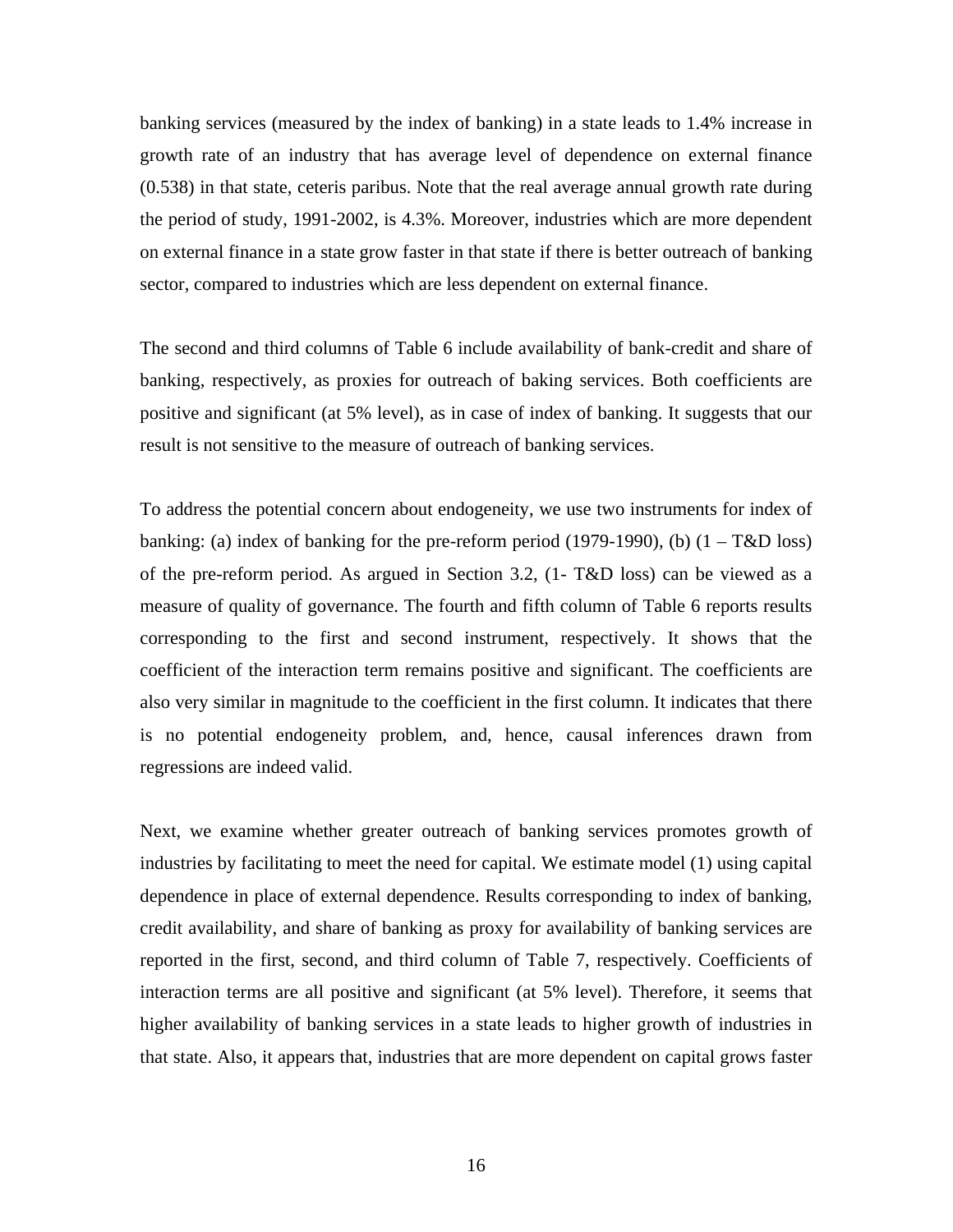in a state with stronger banking system compared to industries that are less dependent on capital and/or located in state with weaker banking system.

Our findings are consistent with the results of cross-country analyses. Significant impact of outreach of banking services on growth of industries across states in India indicates lack of integration of capital markets in India during the period of study. In other words, it seems that, firms largely finance themselves in their own regions.

### **4.2 To What Extent Do Infrastructure Penetration and Labour Regulation Matter?**

In this section we discuss the role of banking services vis-à-vis the role of infrastructure penetration and the role of labour regulation. Table 8 and Table 9 reports estimation results of model (2), (3), and (4) corresponding to two alternative measures of outreach of banking services: index of banking and credit availability, respectively. The first column of each of these two tables reports respective baseline results, which are same as in the first column of Table 6 and Table 7.

In the second column of Table 8, we report the estimation results of model (2), where we include the interaction between external dependence and index of banking and the interaction between infrastructure dependence and roads availability. Coefficients of both interaction terms are positive and significant (at 5% level). It validates our result that greater outreach of banking services has positive and significant impact on growth of manufacturing industries, even after controlling for possible impacts of infrastructure penetration. From the estimates of these two coefficients we can say that, for an industry that has average level of external dependence (0.538) and average level of dependence on infrastructure (0.316) in a state, one percent increase in index of banking is equivalent to expansion of roads by 33.54 kilometers per thousand square kilometer land area of that state, ceteris paribus, both will lead to the same increase in growth rate of that industry (by 1.06% per annum).<sup>11</sup> Comparing the impact of infrastructure penetration with the

 $\overline{a}$ 

<sup>&</sup>lt;sup>11</sup> Ceteris paribus, 1% increase in index of banking in a state leads to  $(1.973 * 0.538)*100 % = 1.06%$ increase in annual growth rate of an industry that has average level of external dependence (0.538) in that state. Similarly, ceteris paribus, expansion of road availability by 1 km per 1000 sqkm area in a state leads to  $(0.001 * 0.316)*100 = 0.0316%$  increase in annual growth rate of the industry that has average level of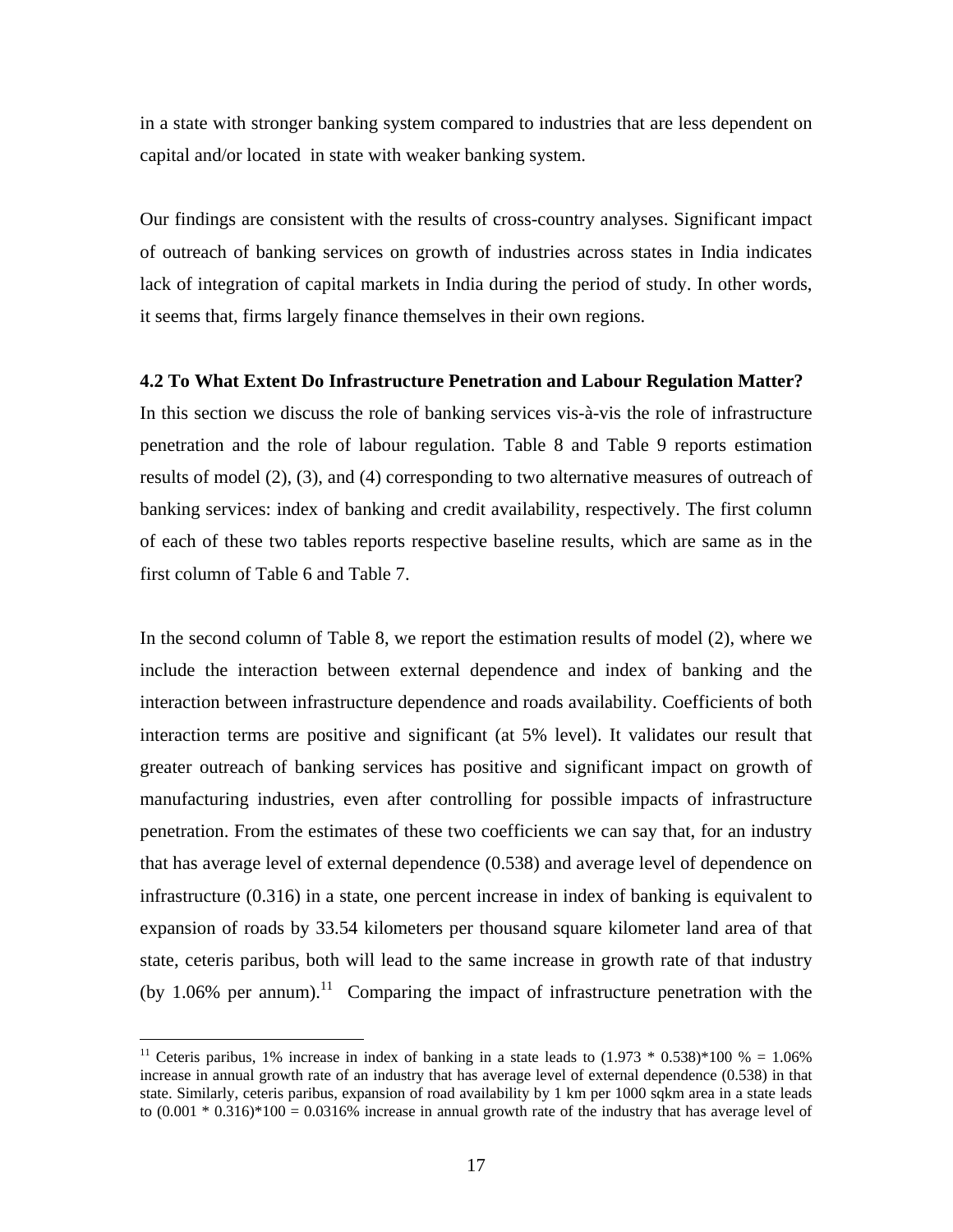impact of credit availability, results of which are in the second column of Table 9, we find that one percent increase in credit availability in a state is equivalent to expansion of roads by 20.65 kilometers per thousand square kilometer land area of that state, ceteris paribus, for the industry that has average levels of external dependence and infrastructure dependence.<sup>12</sup>

Next, we compare the impacts of banking services and labour regulations on growth of manufacturing industries. The third column of Table (8) reports the estimation results of model (3), where we include the interaction between external dependence and index of banking and the interaction between labour intensiveness and man-days lost. As expected, it shows that the coefficient of the first interaction term is positive and significant, as earlier; but the coefficient of the second interaction term is negative and significant. It seems that more rigid labour regulations counteract positive effects of financial development. To get better idea about the order of magnitudes of this two opposing effects, as before, let us consider an industry that has average level of external dependence (0.538) and average level of labour intensiveness (1.689). From coefficients of the third column of Table 8, we can say that, ceteris paribus, (a) one percent increase of index of banking leads to about 1.36% increase in annual growth rate of an industry that has average level of external dependence and (b) 160.67% increase in man-days lost per worker leads to about 1.36% decrease in annual growth rate of an industry that has average level of labour intensiveness. Therefore, ceteris paribus, for an industry in a state that has average levels of external dependence and labour intensiveness, the positive effect of one percent increase in index of banking can be completely nullified if man-days lost increases by 160.67%, which is quite large, in that state. Comparing the coefficients of the third column of Table 9, it seems that one percent increase in credit availability in a state leads to about 0.79% increase in annual growth rate of an industry in that state that has average level of external dependence. If that industry also has average level of labour

dependence on infrastructure (0.316) in that state. Comparison of these two implies that 1% increase in index of banking is equivalent to expansion of roads by 33.59 km per sqkm land area for an industry in a state that has average level of external dependence and also average level of dependence on infrastructure.<br><sup>12</sup> 1% increase in credit availability leads to about 0.65% percent increase in annual growth of an industry

that has average level of external dependence.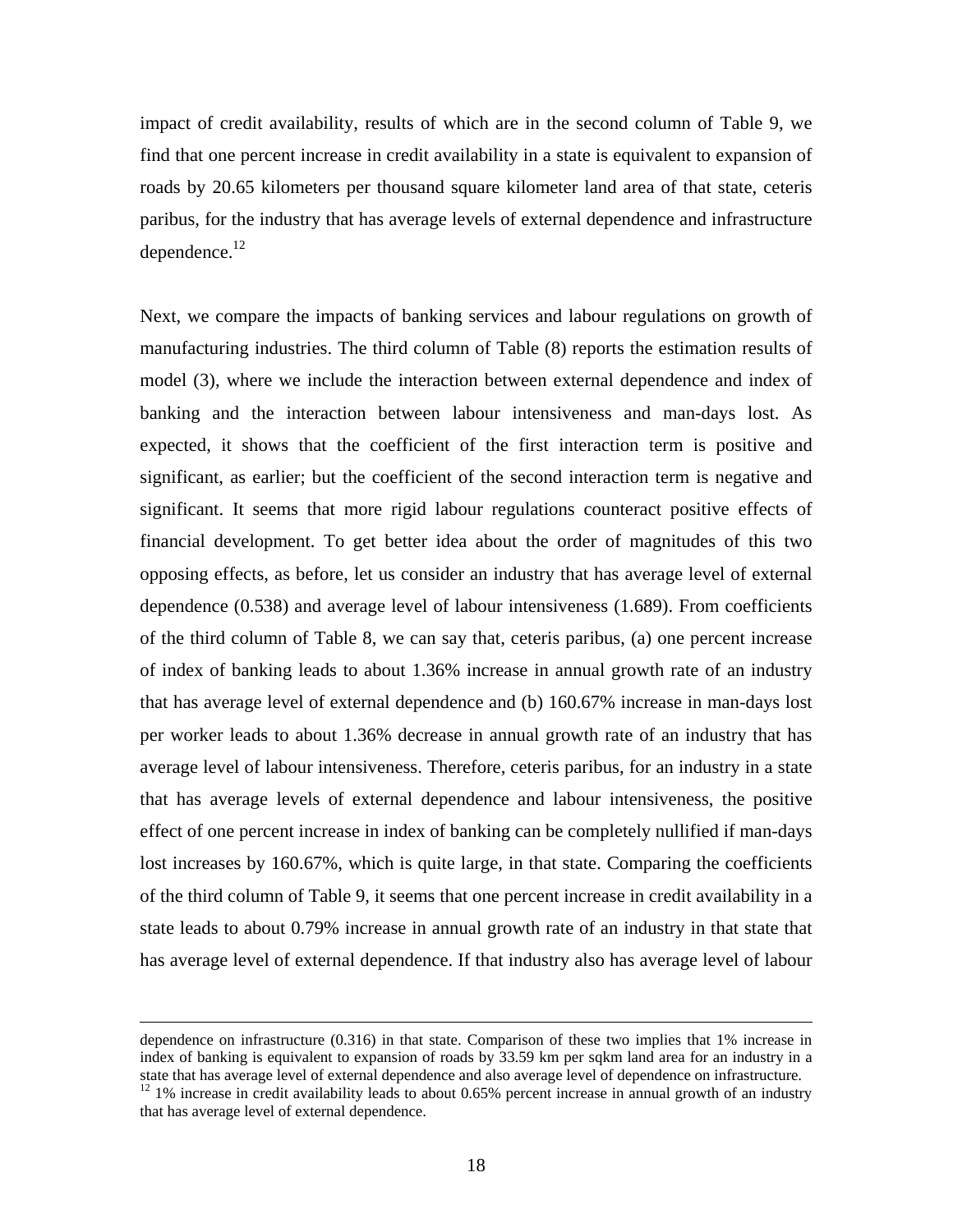intensiveness, increase in man-days lost per worker in that state by 117.06% will counter balance the positive impact of one percent increase in credit availability.

However, when we also include the interaction between infrastructure dependence and roads availability as in model (4), the coefficient of the interaction between labour intensiveness and man-days lost becomes even smaller. Moreover, that coefficient becomes insignificant irrespective of whether we use index of banking or credit availability as measure of financial development (see last columns of Table 8 and Table 9), while the effects of both the interactions involving measures of financial development and infrastructure penetration, respectively, remains positive and significant. It suggests that, though it seems labour regulation has negative effect, which is quite small compared to the effects of other two factors, it is not significant (at 10% level) if we control for possible effects of financial development and infrastructure penetration. The final set of regressions indicates that when we examine the impact of labour regulation without controlling for infrastructure penetration, the interaction term involving measure of labour regulation is actually picking up the effects of the interaction between infrastructure dependence and roads availability. This result is in contrast to the existing literature that examines the impact of labour regulations on performance of industries across states in India. Comparing the relative magnitudes of the impacts of the above mentioned institutional factors, from the coefficients of interaction terms of these final regressions (last columns of Table 8 and Table 9), on annual growth rate of real value added of the average industry, which has average levels of external dependence, dependence on infrastructure and labour intensiveness, we find that one percent increase in outreach of banking services (or 1.62% increase in credit availability) in a state can lead to about 1.04% increase in annual growth rate of an average industry in that state, ceteris paribus. Alternatively, an expansion of roads by 32.86 kilometer per 1000 square kilometer, ceteris paribus, can match the increase in growth rate of that industry by similar magnitude. An increase in man-days lost per worker by 205% may nullify the effect of 1% increase in outreach of banking services or the effect of equivalent increase in infrastructure penetration on the growth of the average industry in that state. However, note that the effect of labour market rigidity is not statistically significant.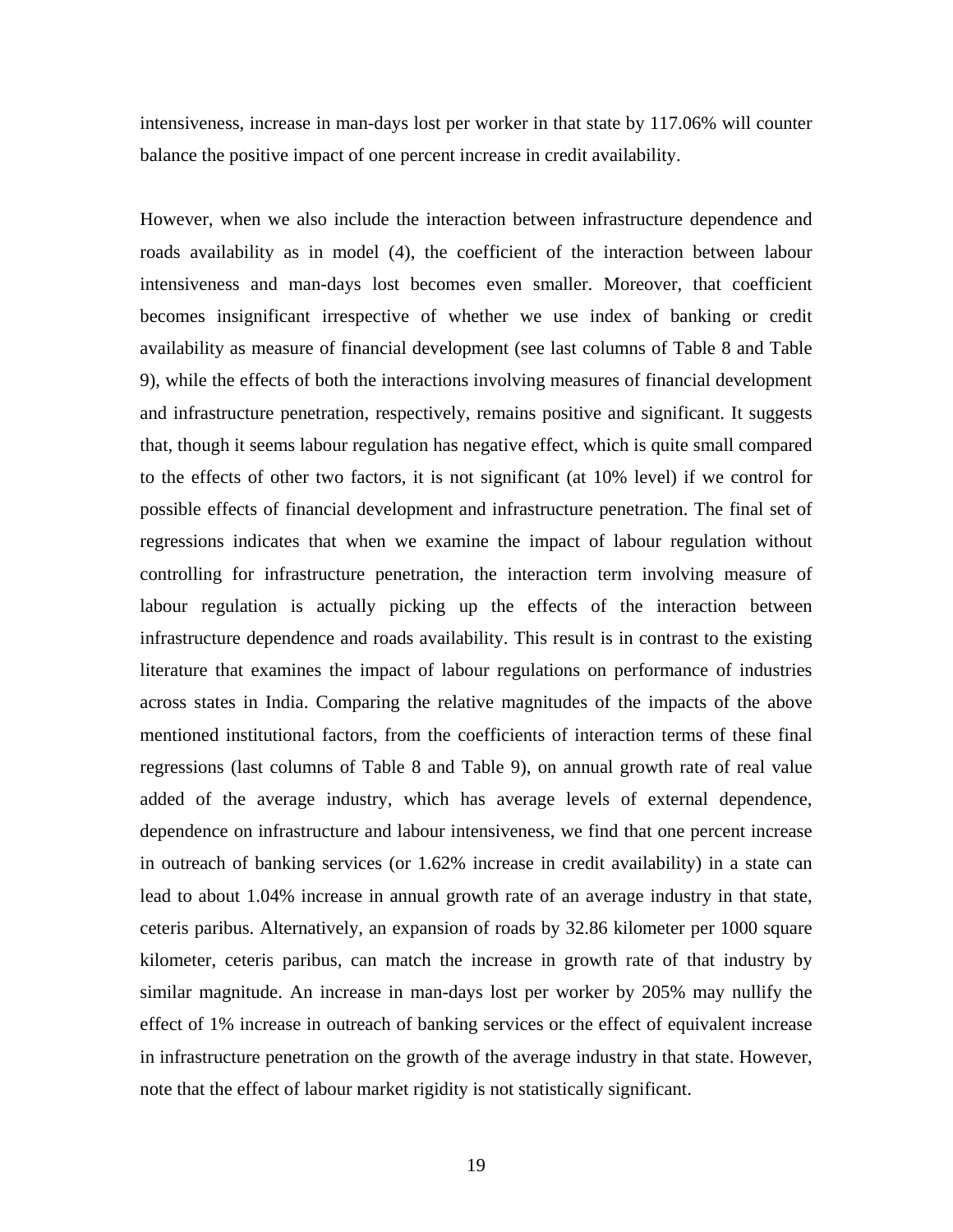### **5. Conclusion**

In the context of literature on differential industrial growth across sub-national regions, this paper provides fresh evidence that imperfection in financial market plays important role to shape the pattern of industrial growth across sub-national region. In particular, analysing data of the post-reform period from 14 major states of India, it shows that outreach of banking services has significant positive impact on growth of manufacturing industries.

It also examines the role of infrastructure penetration and labour regulation on growth of manufacturing industries across states in India in the post-reform period. It shows that (a) infrastructure penetration facilitates industrial growth and (b) the counteracting effect of rigid labour market is not significant. The last result is in sharp contrast to the findings of the existing literature that analyses the role of labour regulations on industrial growth in the context of India

Finally, it attempts to compare the magnitude of the impact of financial development on industrial growth with that of infrastructure penetration and labour regulations, which is important to design appropriate policy instrument in order to promote balanced expansion across regions in the interests of equitable growth and development. It appears that the magnitude of counteracting effect, if there is any, of rigid labour regulation is quite small compared to the magnitude of positive effects of the outreach of banking services or that of infrastructure penetration. It shows that there are alternative policy instruments, such as increase in outreach of banking services, or increase in credit availability, and deepening infrastructure penetration in lagging states, which can potentially overcompensate the counteracting effects, if any, of existing labour market rigidity.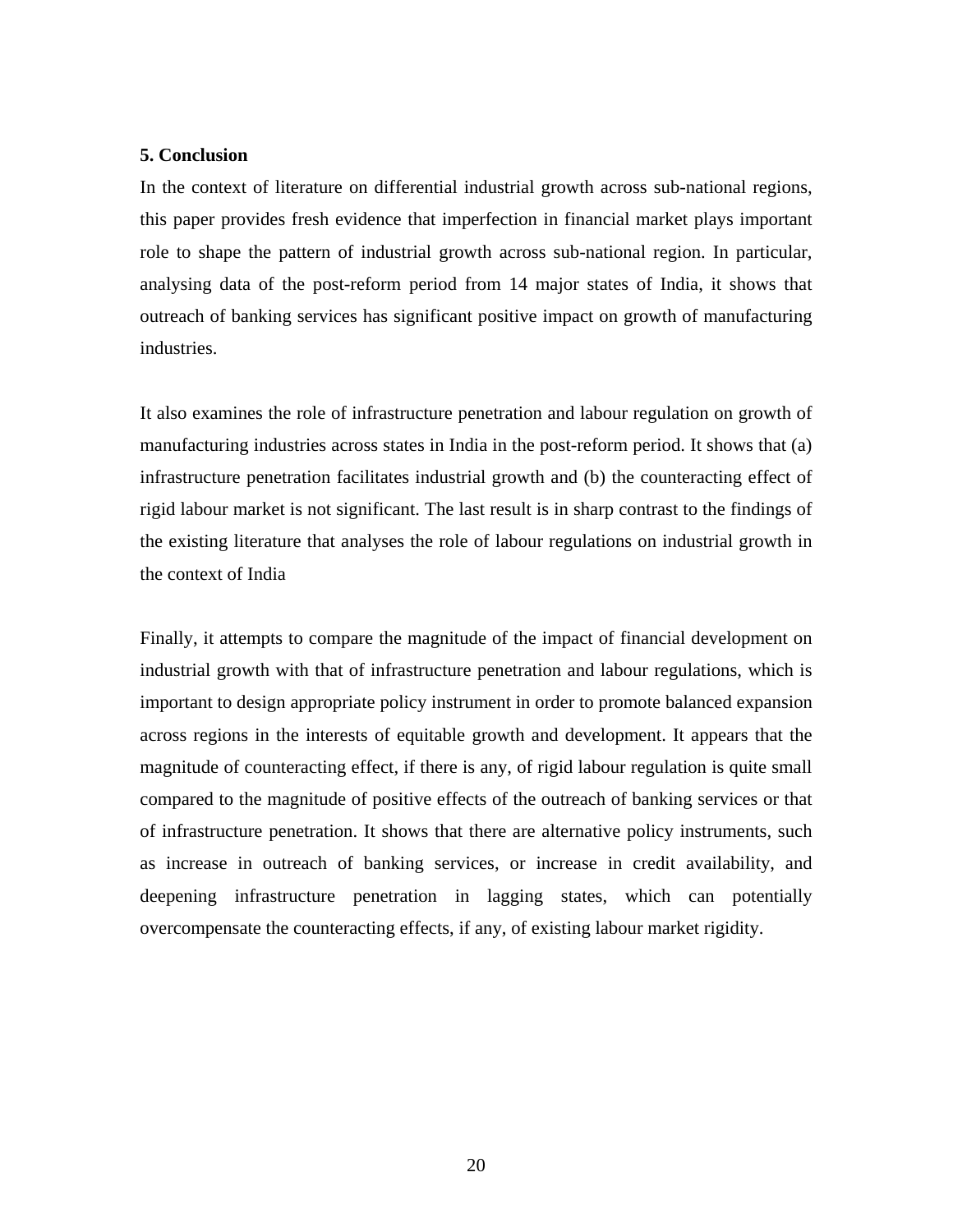# **Appendix**

| Industry                 |       |            |       |             |             |            |          | <b>States</b> |             |             |            |       |          |           |                      |
|--------------------------|-------|------------|-------|-------------|-------------|------------|----------|---------------|-------------|-------------|------------|-------|----------|-----------|----------------------|
| (NIC)<br>1987)           | AP    | <b>BIH</b> | GUJ   | <b>HARY</b> | <b>KARN</b> | <b>KER</b> | MAH      | MP            | <b>ORIS</b> | <b>PUNJ</b> | <b>RAJ</b> | TN    | UP       | <b>WB</b> | All<br><b>States</b> |
| $20 - 21$                | 0.087 | 0.090      | 0.062 | 0.119       | 0.109       | 0.079      | 0.091    | 0.466         | 0.337       | 0.089       | 0.213      | 0.017 | 0.049    | 0.000     | 0.048                |
| 22                       | 0.095 | 0.026      | 0.208 | 0.146       | 0.356       | 0.087      | 0.162    | 0.144         | 0.539       | 0.060       | 0.238      | 0.211 | 0.114    | 0.424     | 0.072                |
| 23-24-25                 | 0.030 | 0.322      | 0.010 | 0.052       | 0.083       | 0.006      | $-0.032$ | 0.080         | $-0.108$    | 0.035       | $-0.012$   | 0.024 | $-0.037$ | 0.022     | $-0.002$             |
| 26                       | 0.309 | $-0.054$   | 0.145 | 0.322       | 0.306       | 0.317      | 0.080    | 0.580         | 0.388       | 0.061       | 0.186      | 0.176 | 0.140    | 0.166     | 0.126                |
| 27                       | 0.506 | 0.058      | 0.150 | 0.523       | 0.273       | 0.134      | 0.756    | 0.039         | 0.030       | 1.039       | 0.511      | 0.166 | 0.418    | 0.192     | 0.140                |
| 28                       | 0.070 | 0.284      | 0.152 | 0.032       | 0.058       | 0.452      | 0.056    | 0.003         | 0.082       | 0.455       | 0.346      | 0.116 | 0.060    | 0.048     | 0.053                |
| 29                       | 0.900 | 0.407      | 1.346 | 0.207       | 0.674       | 0.657      | 0.197    | 0.267         | $-0.138$    | 0.119       | 0.388      | 0.034 | 0.110    | 0.329     | 0.036                |
| 30                       | 0.215 | 0.778      | 0.124 | 0.111       | 0.162       | 0.035      | 0.069    | 0.059         | 0.590       | 0.158       | 0.239      | 0.040 | 0.081    | 0.087     | 0.064                |
| 31                       | 0.276 | 0.101      | 1.172 | 0.129       | 0.449       | 0.130      | 0.139    | 0.230         | 0.314       | 0.121       | 0.100      | 0.013 | 0.088    | 0.154     | 0.094                |
| 32                       | 0.091 | 0.373      | 0.112 | 0.003       | 0.019       | 0.024      | 0.040    | 0.017         | 0.024       | 0.712       | 0.312      | 0.033 | 0.017    | 0.094     | 0.038                |
| 33                       | 0.453 | 0.012      | 0.223 | 0.273       | 0.135       | 0.179      | 0.623    | 0.275         | 0.041       | 0.214       | 2.042      | 0.084 | 0.175    | 0.043     | 0.036                |
| 34                       | 0.133 | $-0.092$   | 0.112 | 0.164       | 0.147       | 0.173      | 0.051    | 0.094         | 0.004       | 0.055       | 0.269      | 0.136 | 0.178    | 0.003     | 0.052                |
| $35 - 36$                | 0.023 | 0.291      | 0.050 | 0.064       | 0.070       | 0.064      | 0.019    | 0.022         | 0.032       | 0.040       | 0.063      | 0.022 | 0.060    | $-0.003$  | 0.017                |
| 37                       | 0.254 | 0.006      | 0.166 | 0.174       | 0.128       | 0.032      | 0.091    | 0.115         | 0.449       | 0.071       | 0.371      | 0.078 | 0.055    | $-0.052$  | 0.061                |
| 38                       | 0.403 | 0.454      | 0.175 | 0.126       | 0.220       | 0.033      | 0.210    | 0.345         | 0.116       | 0.173       | 0.395      | 0.163 | 0.102    | 0.921     | 0.146                |
| 39                       | 0.108 | 1.147      | 0.243 | 0.051       | 0.510       | 0.187      | 0.066    | 0.541         | 0.392       | 0.143       | 0.111      | 0.171 | 0.049    | 0.282     | 0.128                |
| All<br><b>Industries</b> | 0.070 | 0.001      | 0.110 | 0.078       | 0.070       | 0.035      | 0.042    | 0.008         | 0.035       | 0.040       | 0.053      | 0.029 | 0.023    | 0.018     | 0.043                |

### Table 1: Growth of Real Value Added (1991-92 to 2002-03) Across States and Industries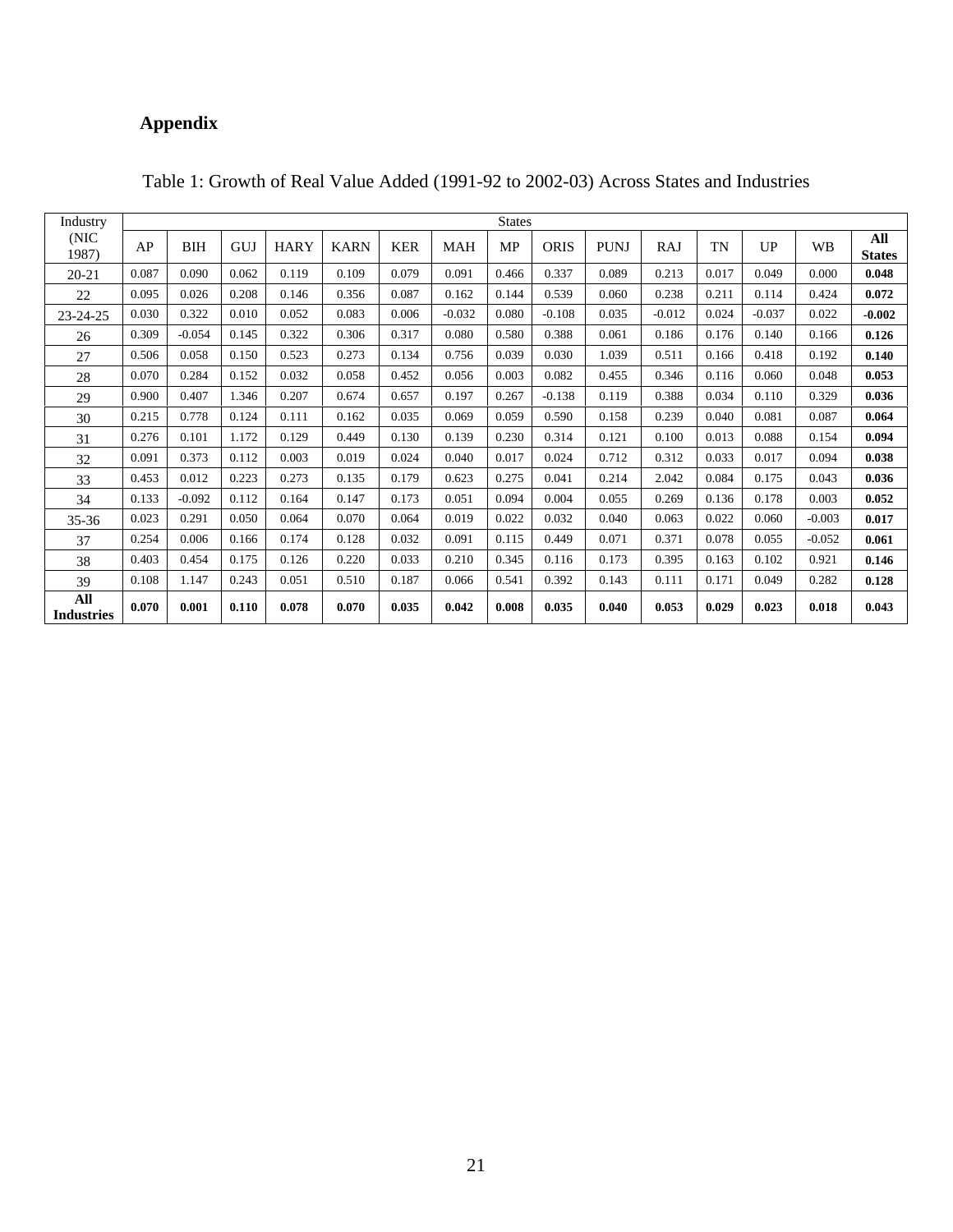| <b>State</b> | Index of<br><b>Banking</b> | Credit<br>Availability | Share of<br>Banking | T&D<br>Loss | Roads<br>Availability | Man-days Lost<br>Per Worker | Per Capita<br><b>NSDP</b> |
|--------------|----------------------------|------------------------|---------------------|-------------|-----------------------|-----------------------------|---------------------------|
| AP           | 0.131                      | 0.252                  | 0.041               | 0.240       | 557.585               | 4.180                       | 7059.937                  |
| BH           | 0.085                      | 0.150                  | 0.030               | 0.240       | 619.447               | 3.272                       | 3201.207                  |
| GUJ          | 0.106                      | 0.228                  | 0.064               | 0.210       | 434.992               | 1.360                       | 9769.677                  |
| <b>HARY</b>  | 0.112                      | 0.213                  | 0.031               | 0.270       | 586.157               | 2.847                       | 10586.390                 |
| <b>KARN</b>  | 0.158                      | 0.326                  | 0.064               | 0.224       | 680.735               | 2.669                       | 7634.698                  |
| <b>KER</b>   | 0.190                      | 0.272                  | 0.053               | 0.205       | 3407.752              | 7.937                       | 8539.200                  |
| <b>MAH</b>   | 0.119                      | 0.477                  | 0.109               | 0.176       | 732.987               | 6.455                       | 10678.750                 |
| MP           | 0.085                      | 0.175                  | 0.034               | 0.220       | 326.304               | 1.909                       | 6090.037                  |
| <b>ORIS</b>  | 0.106                      | 0.167                  | 0.029               | 0.282       | 1191.344              | 1.592                       | 4803.658                  |
| <b>PUNJ</b>  | 0.153                      | 0.277                  | 0.040               | 0.187       | 1040.322              | 1.366                       | 11949.910                 |
| <b>RAJ</b>   | 0.086                      | 0.159                  | 0.034               | 0.254       | 313.362               | 3.859                       | 6342.858                  |
| <b>TN</b>    | 0.150                      | 0.375                  | 0.061               | 0.179       | 1270.586              | 3.998                       | 8462.961                  |
| UP           | 0.088                      | 0.160                  | 0.035               | 0.248       | 649.897               | 1.484                       | 4866.975                  |
| WВ           | 0.107                      | 0.271                  | 0.074               | 0.216       | 726.683               | 19.345                      | 6831.501                  |

Table 2 : Measures of Outreach of Banking Services, Infrastructure Penetration, and Labour Regulation Across States During 1991-2002

Notes: Index of Banking is the index of the outreach of banking services, Credit Availability is the ratio of bank credit to state domestic product (SDP), Share of Banking is the contribution of banking sector to SDP, T&D Loss is the transmission and distribution loss of electricity to total generation, Roads Availability is the kilometers of roads per thousand square kilometer, Man-days Lost Per Worker is the ratio of total man-days lost due to industrial dispute to total number of workers, and Per Capita NSDP is the per capita net SDP.

|                                | Index of<br><b>Banking</b> | Availability<br>of Credit | Share of<br><b>Banking</b> | T&D Loss    | Roads<br>Availability | Man-days<br>Lost Per<br>Worker |
|--------------------------------|----------------------------|---------------------------|----------------------------|-------------|-----------------------|--------------------------------|
| Index of<br><b>Banking</b>     |                            |                           |                            |             |                       |                                |
| Availability of<br>Credit      | $0.298***$                 | 1                         |                            |             |                       |                                |
| Share of<br><b>Banking</b>     | $0.568***$                 | $0.873***$                | 1                          |             |                       |                                |
| T&D Loss                       | $-0.494***$                | $-0.704***$               | $-0.765***$                | 1           |                       |                                |
| Roads<br>Availability          | $0.743***$                 | 0.081                     | $0.202***$                 | $-0.065$    | 1                     |                                |
| Man-days<br>Lost Per<br>Worker | 0.104                      | $0.476***$                | $0.271***$                 | $-0.197***$ | $0.204***$            | 1                              |
| Per Capita<br><b>NSDP</b>      | $0.526***$                 | $0.459***$                | $0.620***$                 | $-0.376***$ | $0.150**$             | $-0.009$                       |

## Table 3: Correlation between Measures of Outreach of Banking Services, Infrastructure Penetration, and Labour Regulation

Notes: \* = significant at 10% level, \*\* = significant at 5% level, and \*\*\* = significant at 1% level.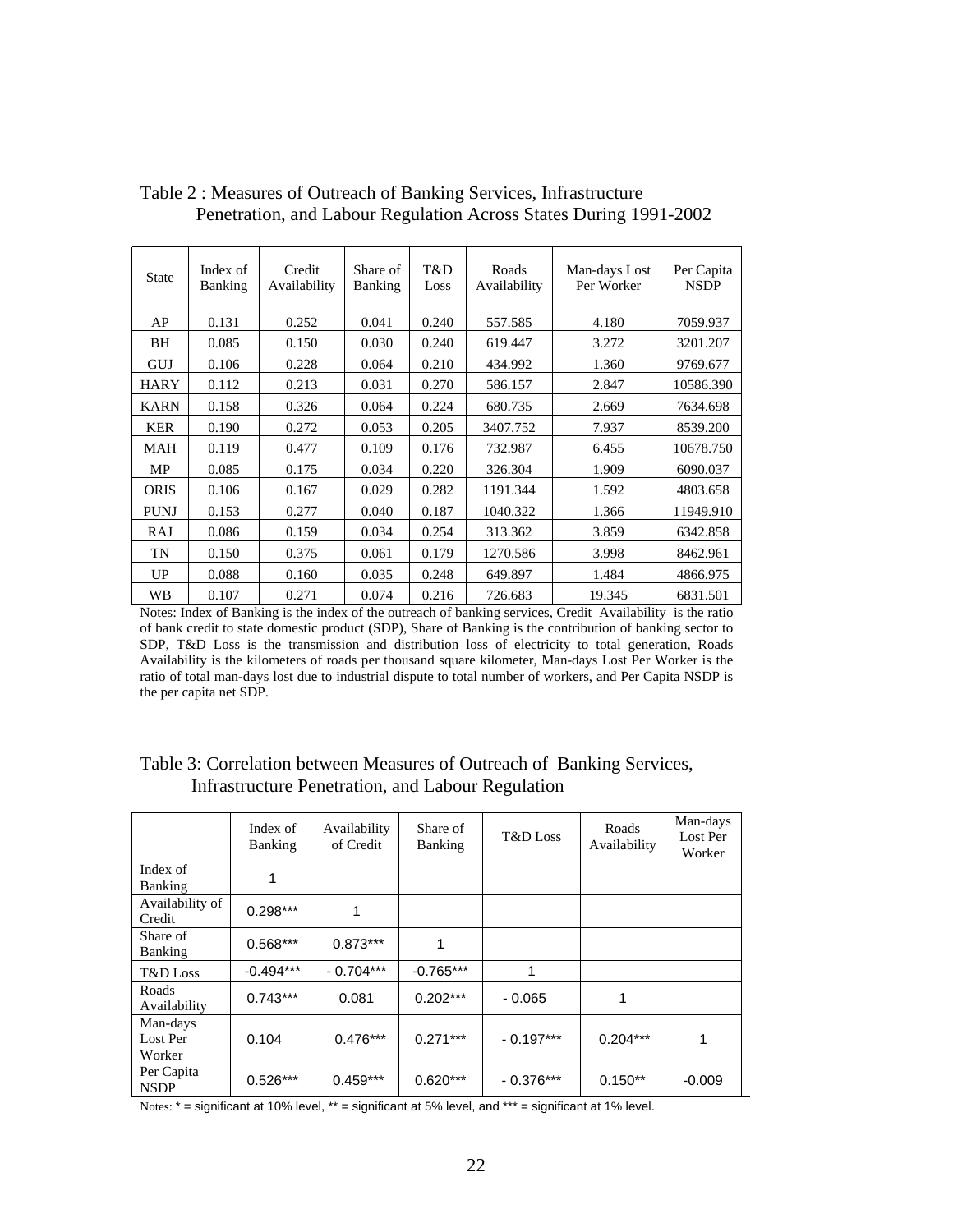| Industry<br>$(NIC-1987)$ | Dependence on<br><b>External Finance</b><br>[Loan / IC ] | Capital Dependence<br>[FC/VA] | Infrastructure<br>Dependence<br>[Fuel Cons. / VA ] | Labour Intensiveness<br>[(No. Workers) / (FC<br>$lakhs)$ ] |
|--------------------------|----------------------------------------------------------|-------------------------------|----------------------------------------------------|------------------------------------------------------------|
| $20 - 21$                | 0.499                                                    | 1.444                         | 0.270                                              | 1.806                                                      |
| 22                       | 0.405                                                    | 1.041                         | 0.154                                              | 3.774                                                      |
| $23 - 24 - 25$           | 0.915                                                    | 1.709                         | 0.388                                              | 1.675                                                      |
| 26                       | 0.562                                                    | 1.195                         | 0.134                                              | 2.811                                                      |
| 27                       | 0.544                                                    | 1.524                         | 0.199                                              | 2.349                                                      |
| 28                       | 0.539                                                    | 2.261                         | 0.460                                              | 0.680                                                      |
| 29                       | 0.527                                                    | 1.843                         | 0.161                                              | 2.106                                                      |
| 30                       | 0.844                                                    | 3.115                         | 0.636                                              | 0.243                                                      |
| 31                       | 0.446                                                    | 2.492                         | 0.245                                              | 0.467                                                      |
| 32                       | 0.538                                                    | 2.315                         | 0.845                                              | 0.936                                                      |
| 33                       | 0.501                                                    | 3.491                         | 0.853                                              | 0.373                                                      |
| 34                       | 0.604                                                    | 1.172                         | 0.202                                              | 1.370                                                      |
| $35 - 36$                | 0.493                                                    | 1.140                         | 0.115                                              | 0.701                                                      |
| 37                       | 0.492                                                    | 1.657                         | 0.158                                              | 1.213                                                      |
| 38                       | 0.575                                                    | 1.394                         | 0.096                                              | 1.245                                                      |
| 39                       | 0.132                                                    | 0.674                         | 0.132                                              | 5.269                                                      |

## Table 4: Pattern of Dependence on External Finance, Capital, Infrastructure, and Labour Intensiveness across industries in India During 1991-92 to 2002-03

Notes: Dependence on External Finance = [(Outstanding Loan) / (Invested Capital], Capital Dependence = [(Fixed Capital) / (Value Added)], Infrastructure Dependence = [(Fuel Consumption) / (Value Added)], and Labour Intensiveness = [(Number of Workers) / (Fixed Capital in lakhs in 1993-94 prices)].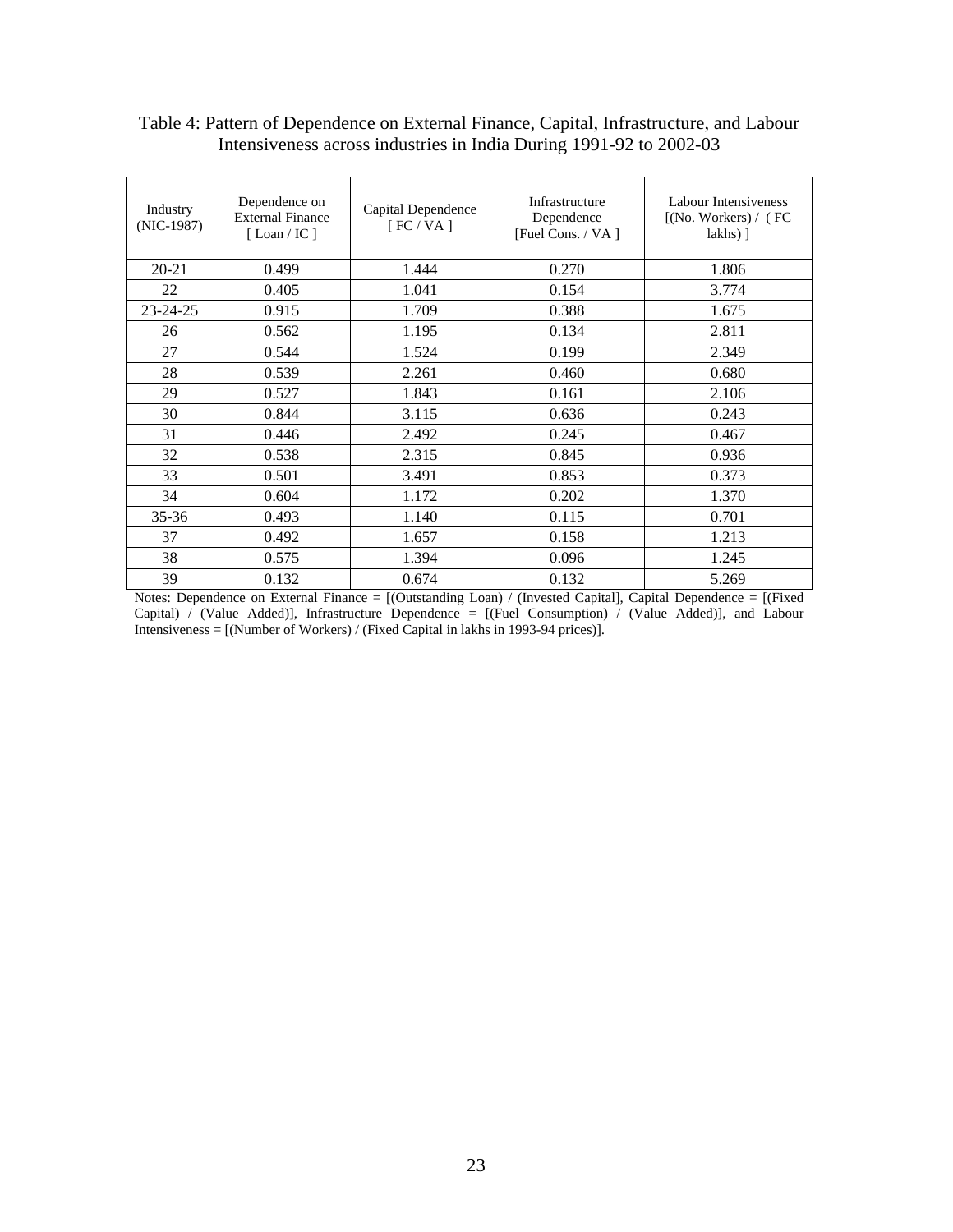# Table 5: Summary Statistics of Industry Characteristics

# A: Summary Statistics

|                                                                            | Mean  | <b>Standard Deviation</b> | Number of Observations |
|----------------------------------------------------------------------------|-------|---------------------------|------------------------|
| Industry's Share of Total Value<br>Added in 1991                           | 0.063 | 0.080                     | 222                    |
| Dependence on External Finance<br>[(Outstanding Loan) / IC ]               | 0.538 | 0.397                     | 224                    |
| Capital Dependence<br>[FC/VA]                                              | 1.779 | 1.213                     | 224                    |
| <b>Infrastructure Dependence</b><br>[Fuel Consumption / VA ]               | 0.316 | 0.294                     | 224                    |
| Labour Intensiveness<br>$\lceil$ (No. of Workers) / (FC in lakhs) $\lceil$ | 1.689 | 2.091                     | 224                    |

Note: For Kerala and Rajasthan, industry 29's data on value added in 1991 is not available.

# B: Correlation between Measures of Dependence

| Dependence on<br><b>External Finance</b> | Capital<br>Dependence | Infrastructure<br>Dependence |
|------------------------------------------|-----------------------|------------------------------|
|                                          |                       |                              |
| $0.379***$                               |                       |                              |
| $0.252***$                               | $0.681***$            |                              |
| $-0.119**$                               | $-0.380***$           | $-0.282***$                  |
|                                          |                       |                              |

Note: \*\*\* = significant at 1% level, \*\* = significant at 5% level.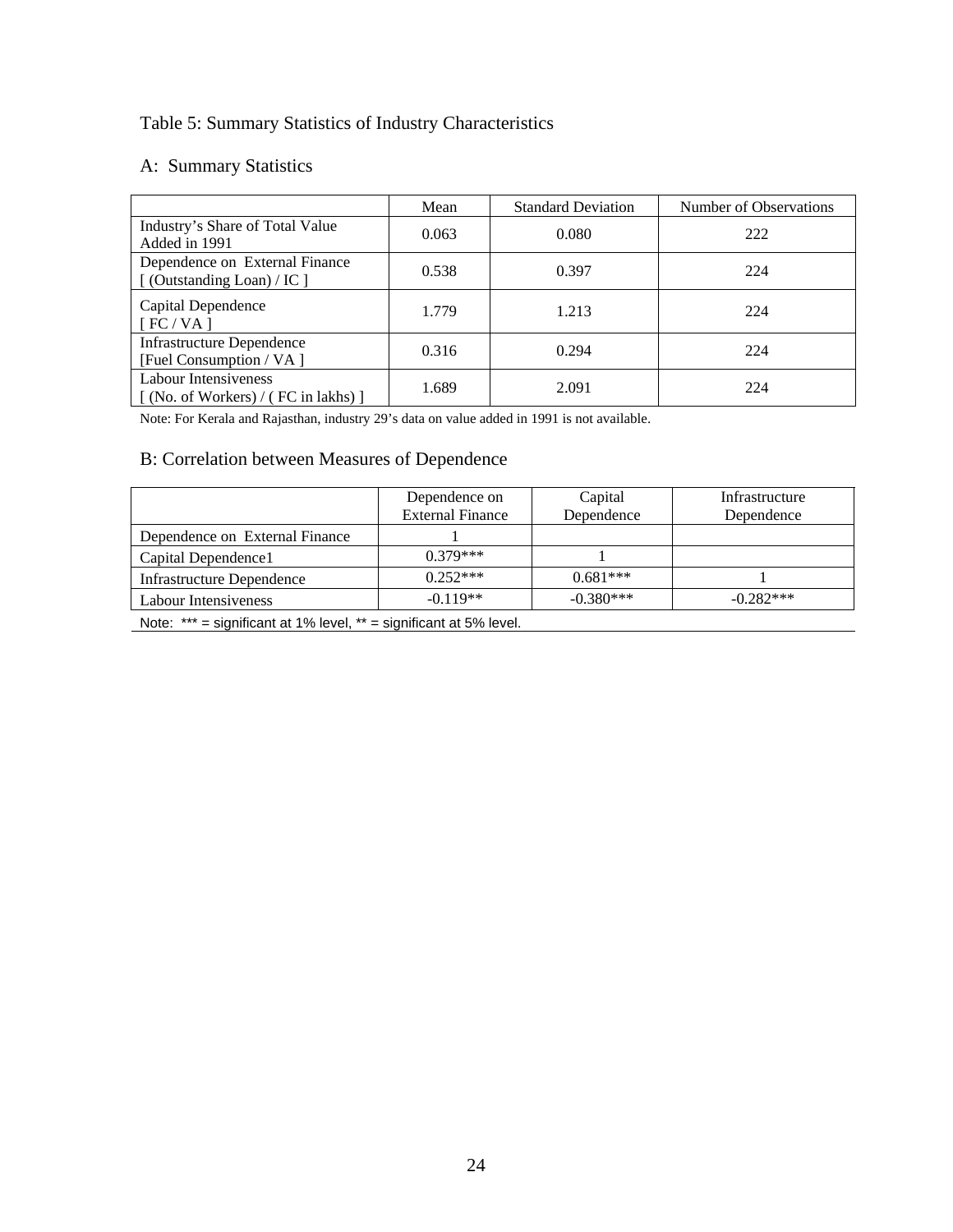| Variables                                                         | Index of<br>Banking | Credit<br>Availability | Share of<br>Banking to SDP | Instrumental<br>Variable $-1$ | Instrumental<br>Variable $-2$ |
|-------------------------------------------------------------------|---------------------|------------------------|----------------------------|-------------------------------|-------------------------------|
| Interaction (External Dependence<br>X Index of Banking)           | 2.610<br>(0.037)    |                        |                            | 2.697<br>(0.042)              | 2.420<br>(0.030)              |
| Interaction (External Dependence<br>X Credit Availability)        |                     | 1.510<br>(0.038)       |                            |                               |                               |
| Interaction (External Dependence<br>X Share of Banking)           |                     | $\qquad \qquad$        | 8.169<br>(0.049)           |                               | —                             |
| Industry's Share of Total Value<br>Added in Manufacturing in 1991 | $-0.037$<br>(0.937) | $-0.029$<br>(0.950)    | $-0.025$<br>(0.958)        | $-0.027(0.954)$               | $-0.058$<br>(0.898)           |
| <b>Industry Dummies</b>                                           | Yes                 | Yes                    | Yes                        | Yes                           | Yes                           |
| <b>State Dummies</b>                                              | Yes                 | Yes                    | Yes                        | Yes                           | Yes                           |
| $R^2$                                                             | 0.180               | 0.184                  | 0.190                      | 0.180                         | 0.180                         |
| Number of Observations                                            | 222                 | 222                    | 222                        | 222                           | 222                           |

Table 6: Industry Growth, External Dependence and Measures of Outreach of Banking Services

Notes: The dependent variable is the average of annual growth rates in real value added over the period 1991-2002 of each industry in each state. External dependence is the fraction of capital expenditure financed by taking loans by the same industry in the same state during 1991-2002. The interaction variable is the product of external dependence and availability of banking services in that state. Availability of banking services is the index of outreach of banking services during 1991-2002 in the first column; availability of credit, which is the ratio of bank credit to SDP, in the second column; and share of banking, which is the contribution of banking sector to SDP, in the third column. The fourth and fifth columns are estimated with the index of outreach of banking services during 1979-90 and the average of (1 – T&D loss) during 1979-90, respectively, as instruments for the index of outreach of banking during 1991-2002. All regressions include both state and industry specific fixed effects (coefficient estimates are not reported). p-values, corresponding to heteroscedasticity robust standard errors, are reported in parentheses.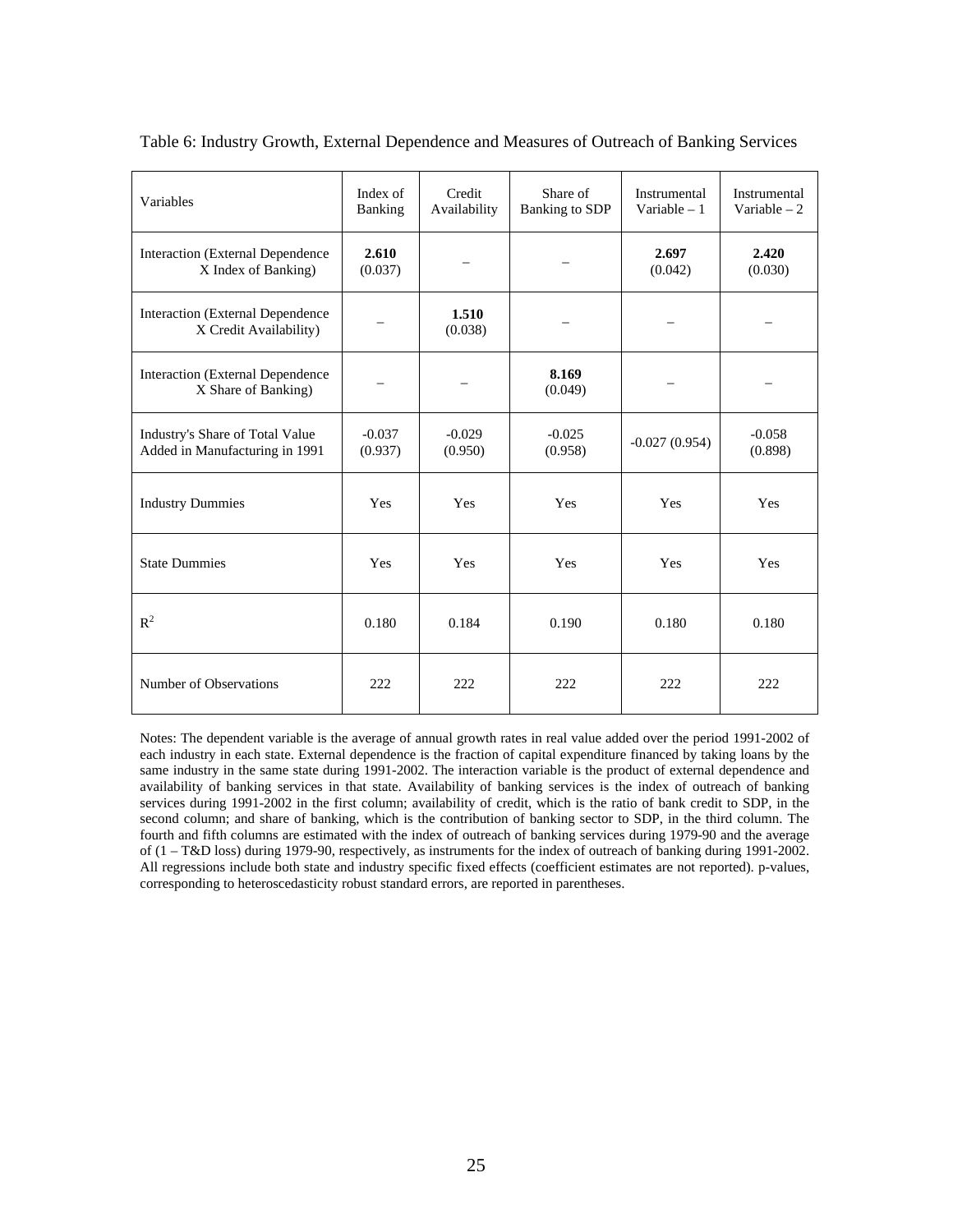| Variables                                                         | Index of Banking    | Credit Availability | Share of Banking to SDP |
|-------------------------------------------------------------------|---------------------|---------------------|-------------------------|
| Interaction (Capital Dependence X<br>Index of Banking)            | 1.418<br>(0.016)    |                     |                         |
| Interaction (Capital Dependence X<br>Credit Availability)         |                     | 0.891<br>(0.017)    |                         |
| Interaction (Capital Dependence X<br>Share of Banking)            |                     |                     | 5.258<br>(0.014)        |
| Industry's Share of Total Value Added in<br>Manufacturing in 1991 | $-0.356$<br>(0.269) | $-0.184$<br>(0.593) | $-0.168$<br>(0.607)     |
| <b>Industry Dummies</b>                                           | Yes                 | Yes                 | Yes                     |
| <b>State Dummies</b>                                              | Yes                 | Yes                 | Yes                     |
| $R^2$                                                             | 0.382               | 0.419               | 0.504                   |
| Number of Observations                                            | 222                 | 222                 | 222                     |

Table 7 : Industry Growth, Dependence on Capital and Measures of Outreach of Banking Services

Notes: The dependent variable is the average of annual growth rates in real value added over the period 1991-2002 of each industry in each state. Capital Dependence is the ratio of fixed capital to value added for the same industry in the same state during 1991-2002. The interaction variable is the product of external dependence and outreach of banking services in that state. Outreach of banking services is the index of banking services during 1991-2002 in the first column; credit availability, which is the ratio of bank credit to SDP, in the second column; and share of banking, which is the contribution of banking sector to SDP, in the third column. All regressions include both state and industry specific fixed effects (coefficient estimates are not reported). p-values, corresponding to heteroscedasticity robust standard errors, are reported in parentheses.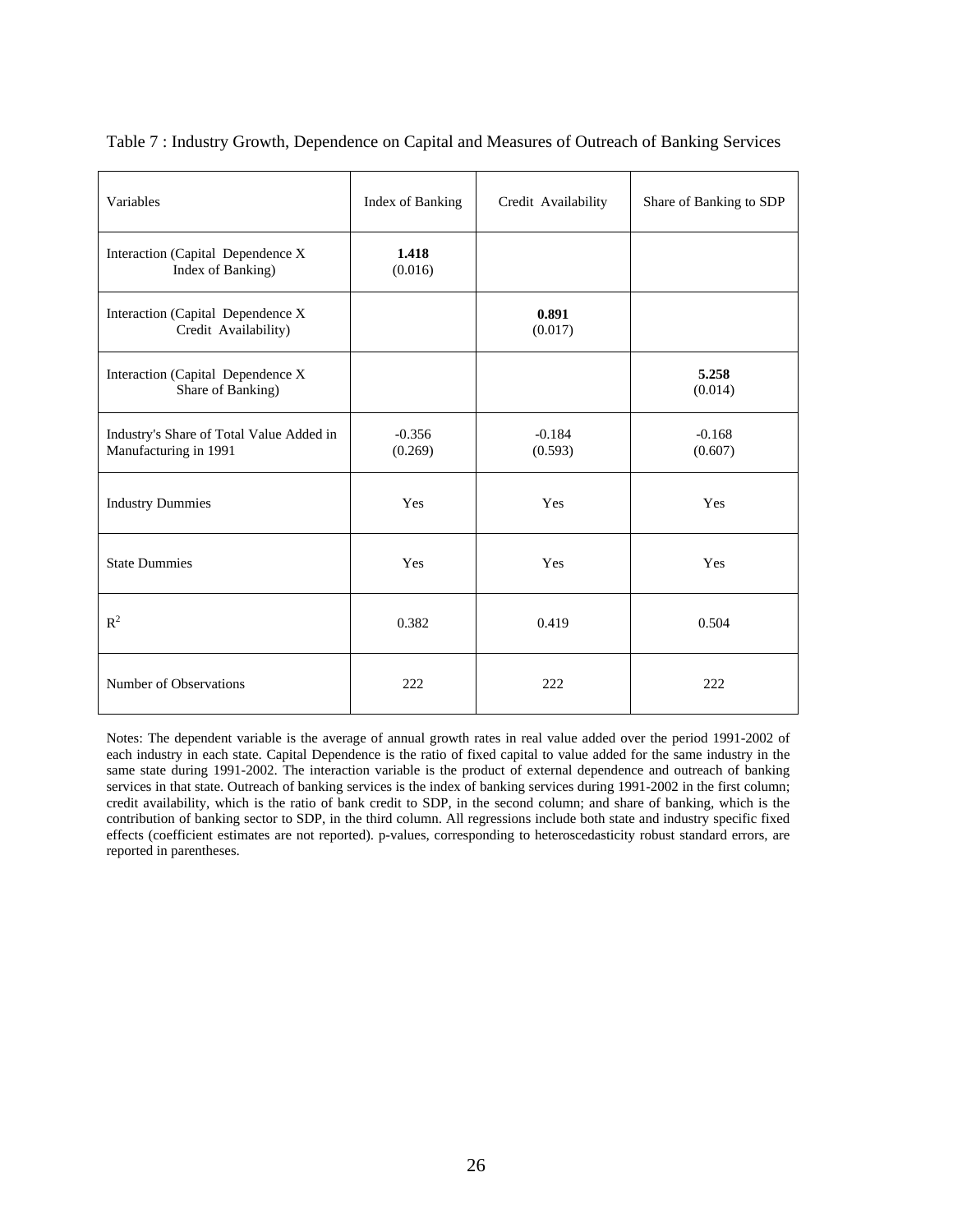| Variables                                                         | Index of Banking    | Index of Banking<br>and<br>Infrastructure | Index of Banking<br>and<br>Labour | Index of Banking,<br>Infrastructure<br>and Labour |
|-------------------------------------------------------------------|---------------------|-------------------------------------------|-----------------------------------|---------------------------------------------------|
| Interaction (External Dependence<br>X Index of Banking)           | 2.610<br>(0.037)    | 1.973<br>(0.044)                          | 2.522<br>(0.035)                  | 1.930<br>(0.043)                                  |
| Interaction (Infrastructure Dependence<br>X Roads Availability)   |                     | 0.001<br>(0.000)                          |                                   | 0.001<br>(0.000)                                  |
| Interaction (Labour Intensiveness<br>X Man-days Lost)             |                     |                                           | $-0.005$<br>(0.040)               | $-0.003$<br>(0.162)                               |
| Industry's Share of Total Value Added<br>in Manufacturing in 1991 | $-0.037$<br>(0.937) | $-0.003$<br>(0.995)                       | $-0.0117$<br>(0.980)              | 0.012<br>0.977                                    |
| <b>Industry Dummies</b>                                           | Yes                 | Yes                                       | Yes                               | Yes                                               |
| <b>State Dummies</b>                                              | Yes                 | Yes                                       | Yes                               | Yes                                               |
| $R^2$                                                             | 0.180               | 0.253                                     | 0.186                             | 0.255                                             |
| Number of Observations                                            | 222                 | 222                                       | 222                               | 222                                               |

Table 8: Outreach of Banking Services, Infrastructure Penetration, Labour Regulation and Industry Growth

Notes: The dependent variable is the average of annual growth rates in real value added over the period 1991-2002 of each industry in each state. External dependence is the fraction of capital expenditure financed by taking loans by the same industry in the same state during 1991-2002. Infrastructure Dependence is the the ratio of fuel expenditure to value added. Labour Intensiveness is the number of workers per lakh of fixed capital (in 1993-94 prices). Index of Banking is the composite measure of outreach of banking services in states. Roads availability is the kilometers of road per 1000 square kilometer land area of states. Man-days Lost is the man-days lost due to industrial disputes per worker in states. All regressions include both state and industry specific fixed effects (coefficient estimates are not reported). p-values, corresponding to heteroscedasticity robust standard errors, are reported in parentheses.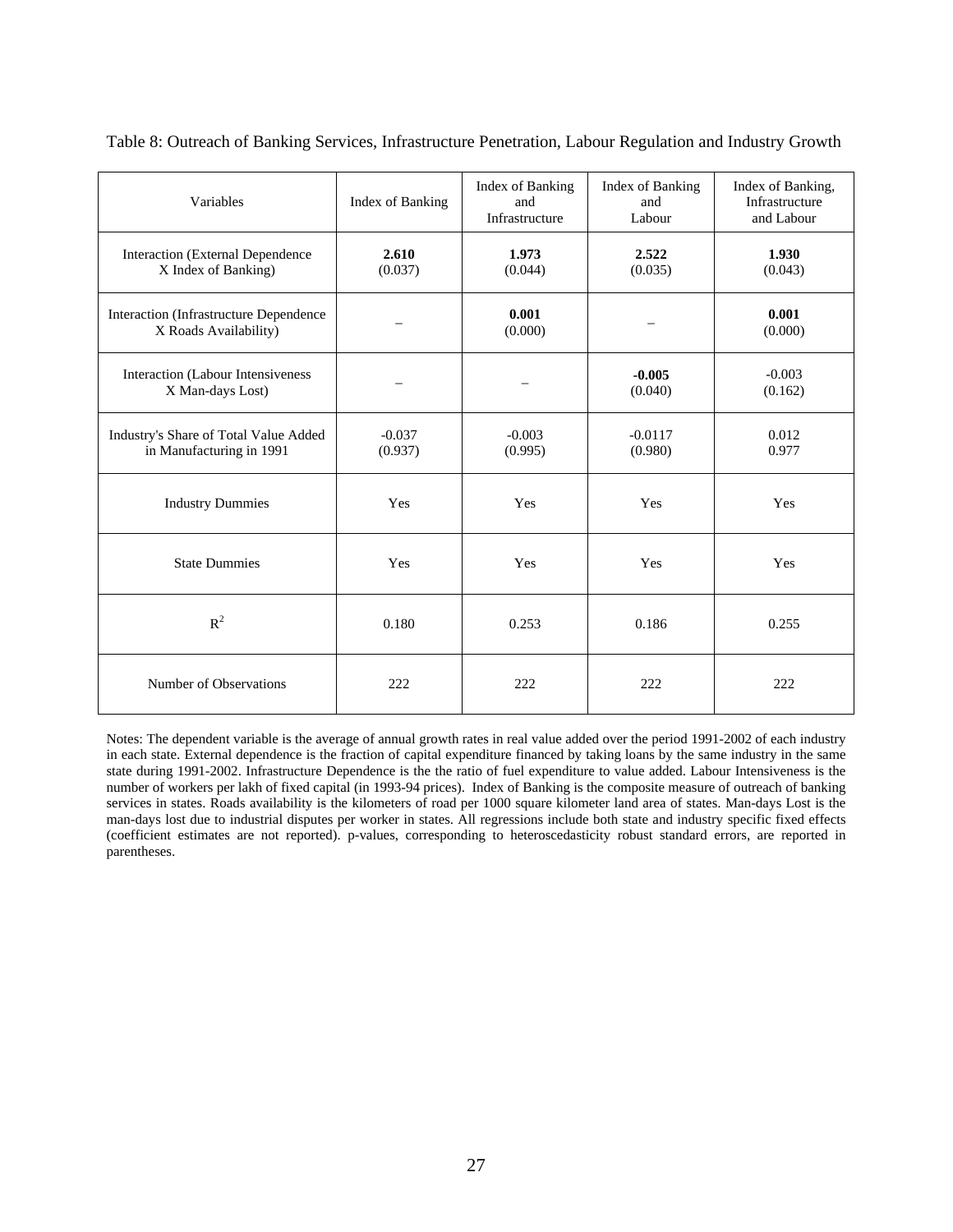| Variables                                                         | Credit Availability | Credit Availability<br>and<br>Infrastructure | Credit Availability<br>and<br>Labour | Credit Availability,<br>Infrastructure<br>and Labour |
|-------------------------------------------------------------------|---------------------|----------------------------------------------|--------------------------------------|------------------------------------------------------|
| Interaction (External Dependence<br>X Credit Availability)        | 1.510<br>(0.038)    | 1.213<br>(0.042)                             | 1.47<br>(0.037)                      | 1.194<br>(0.042)                                     |
| Interaction (Infrastructure<br>Dependence X Roads Availability)   |                     | 0.001<br>(0.000)                             |                                      | 0.001<br>(0.000)                                     |
| Interaction (Labour Intensiveness<br>X Man-days Lost)             |                     |                                              | $-0.004$<br>(0.038)                  | $-0.003$<br>(0.153)                                  |
| Industry's Share of Total Value<br>Added in Manufacturing in 1991 | $-0.029$<br>(0.950) | 0.018<br>(0.967)                             | $-0.002$<br>(0.997)                  | 0.034<br>0.938                                       |
| <b>Industry Dummies</b>                                           | Yes                 | Yes                                          | Yes                                  | Yes                                                  |
| <b>State Dummies</b>                                              | Yes                 | Yes                                          | Yes                                  | Yes                                                  |
| $R^2$                                                             | 0.184               | 0.256                                        | 0.190                                | 0.259                                                |
| Number of Observations                                            | 222                 | 222                                          | 222                                  | 222                                                  |

### Table 9: Credit Availability, Infrastructure Penetration, Labour Regulation and Industry Growth

Notes: The dependent variable is the average of annual growth rates in real value added over the period 1991-2002 of each industry in each state. External dependence is the fraction of capital expenditure financed by taking loans by the same industry in the same state during 1991-2002. Infrastructure Dependence is the the ratio of fuel expenditure to value added. Labour Intensiveness is the number of workers per lakh of fixed capital (in 1993-94 prices). Credit Availability is the proportion of bank credit to income in a state. Roads availability is the kilometers of road per 1000 square kilometer land area of states. Man-days Lost is the man-days lost due to industrial disputes per worker in states. All regressions include both state and industry specific fixed effects (coefficient estimates are not reported). p-values, corresponding to heteroscedasticity robust standard errors, are reported in parentheses.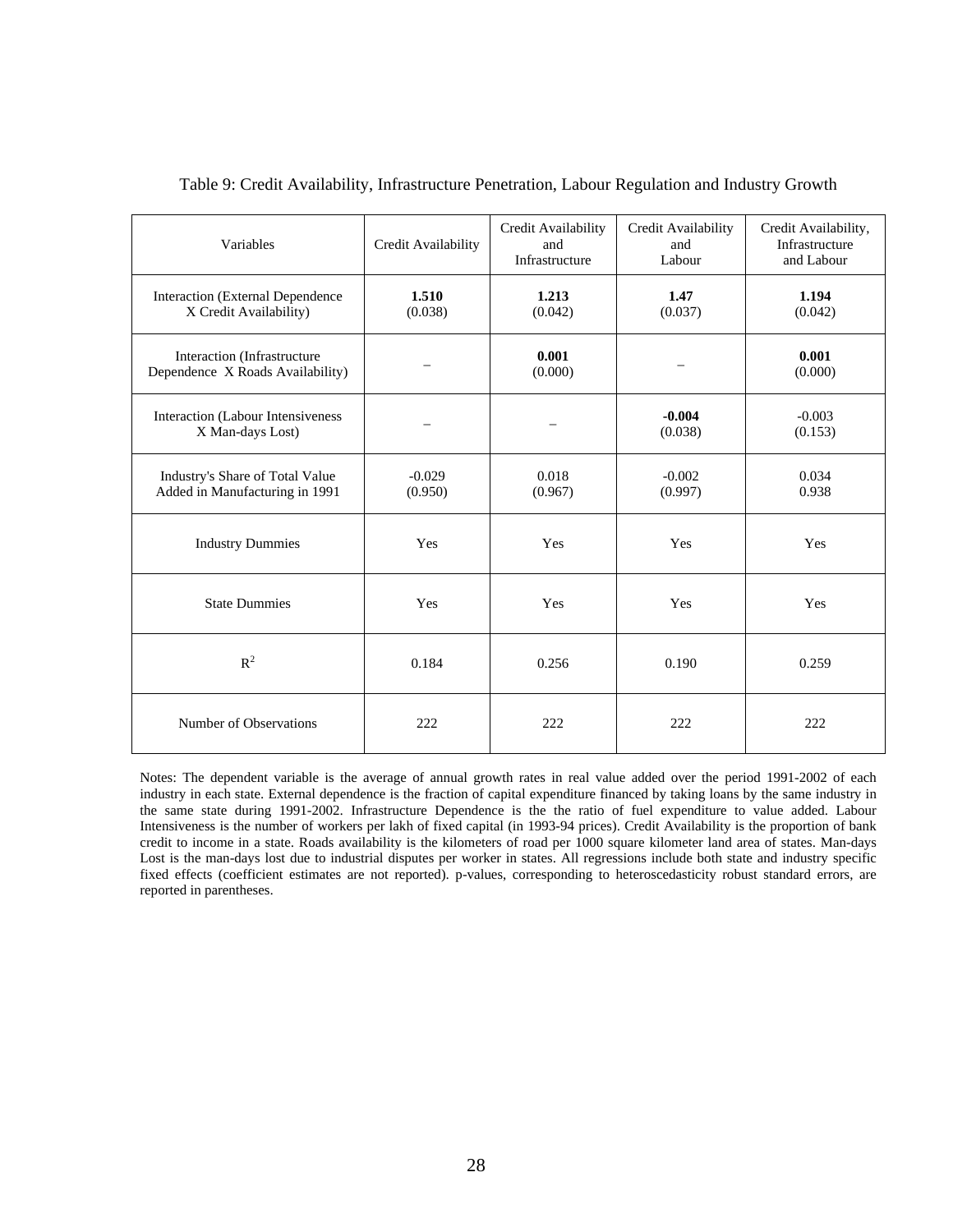# **Table 10: List of Industries**

| <b>NIC-1987 Code</b> | <b>Industrial Sector</b>                                                 |
|----------------------|--------------------------------------------------------------------------|
| $20 - 21$            | Wood Products, Straw and Plating Materials, and Paper Products           |
| 22                   | Publishing and Printing                                                  |
| 23-24-25             | Coke, Petroleum Products and Nuclear Fuel; Chemicals; Rubber and Plastic |
| 26                   | <b>Other Non-Metallic Mineral Products</b>                               |
| 27                   | <b>Basic Metals</b>                                                      |
| 28                   | <b>Fabricated Metal Products</b>                                         |
| 29                   | Machinery and Equipments                                                 |
| 30                   | Office, Accounting and Computing Machinery                               |
| 31                   | <b>Electrical Machineries</b>                                            |
| 32                   | Radio, Television and Communication Equipments                           |
| 33                   | Medical, Precision and Optical Instruments, Watches and Clocks           |
| 34                   | Motor Vehicles, Trailers and Semi-Trailers                               |
| 35-36                | Other Transport Equipments and Furniture                                 |
| 37                   | Recycling                                                                |
| 38                   | <b>Other Manufacturing Industries</b>                                    |
| 39                   | <b>Repair of Capital Goods</b>                                           |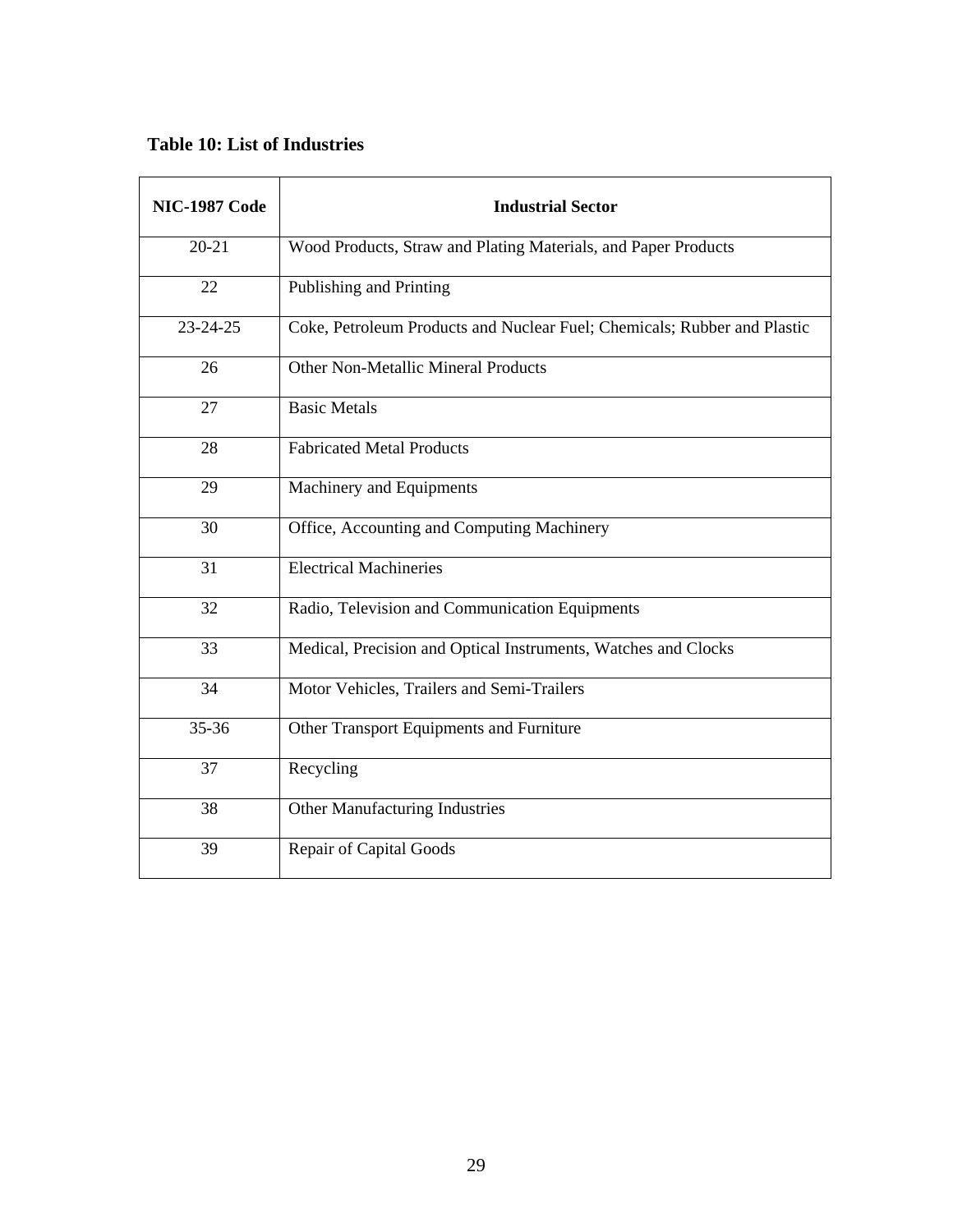# **Table 11: List of States**

| <b>State Code</b>      | Name of the State    |
|------------------------|----------------------|
| AP                     | Andhra Pradesh       |
| BH                     | Bihar                |
| GUJ                    | Gujarat              |
| <b>HARY</b>            | Haryana              |
| <b>KARN</b>            | Karnataka            |
| <b>KER</b>             | Kerala               |
| <b>MAH</b>             | Maharashtra          |
| MP                     | Madhya Pradesh       |
| <b>ORIS</b>            | Orissa               |
| PUNJ                   | Punjab               |
| <b>RAJ</b>             | Rajasthan            |
| $\mathbf{TN}$          | Tamil Nadu           |
| $\mathbf{U}\mathbf{P}$ | <b>Uttar Pradesh</b> |
| <b>WB</b>              | West Bengal          |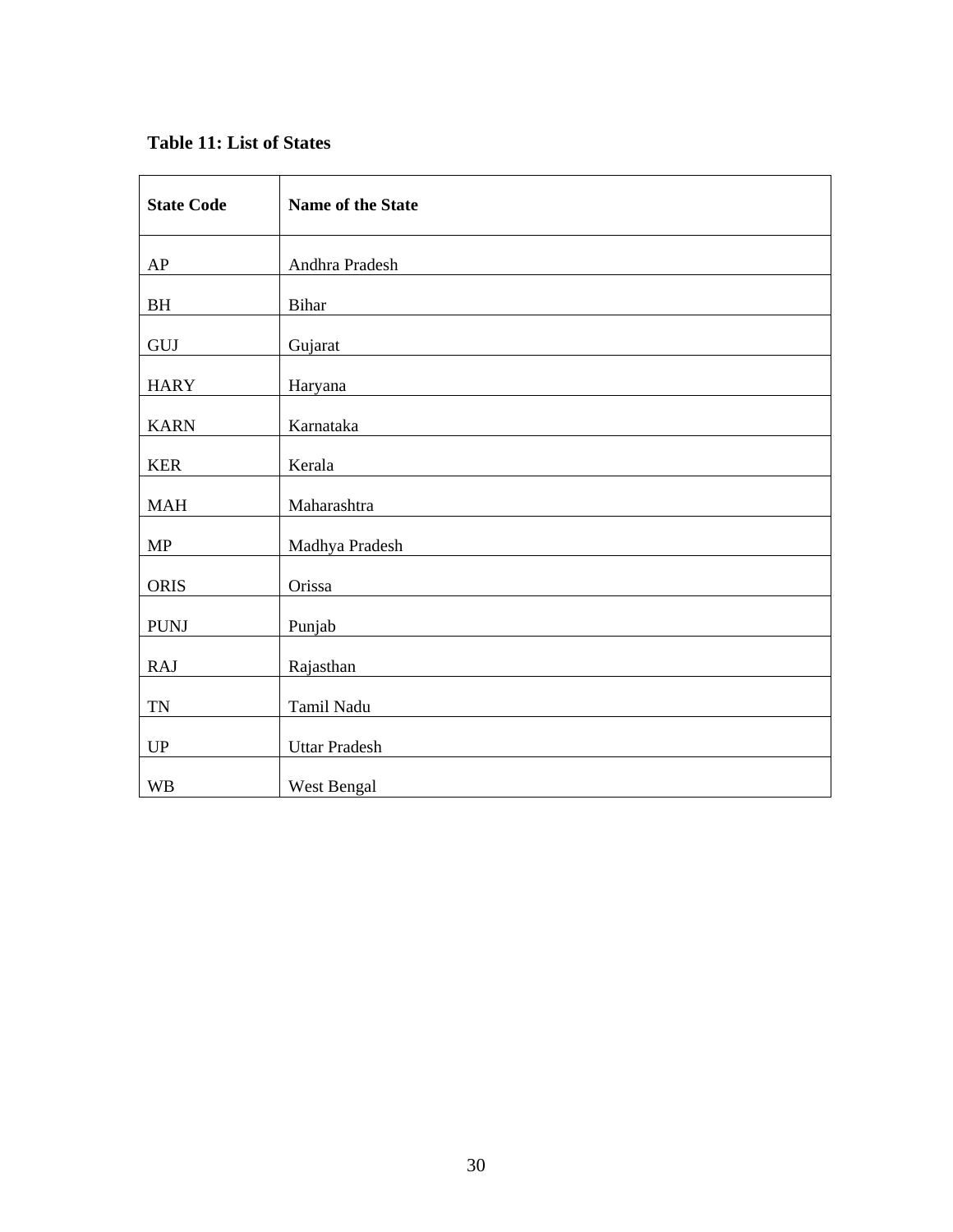### **References**

Aghion, P., Burgess, R., Redding, S. J., and Zilibotti, F. (2008) The unequal effects of liberalization: Evidence from dismantling the license raj in India. *American Economic Review* 98(4), 1397-1412.

Ahluwalia, M. S. (2000) Economic performance states in post-reforms period. *Economic and Political Weekly* 35(19), 1637-1648.

Ahluwalia, M. S. (2002) State level performance under economic reforms in India. In A.O.Krueger (Ed.), *Economic Policy Reforms and the Indian Economy*, 91-122, Oxford University Press: New Delhi.

Banerjee, A. and Duflo, E. (2003) *Do Firms Want to Borrow More? Testing Credit Constraints Using a Directed Lending Program*, BREAD WP 2003-5, 2003.

Beck, T., Demirguc-Kunt, A., and Peria, M. S. M. (2007) Reaching out: Access to and use of banking services across countries, *Journal of Financial Economics* 85(1), pp. 234- 266

Beck, T., Levine, R., (2002) Industry growth and capital allocation: does having a market- or bank-based system matter? *Journal of Financial Economics* 64, 147–180.

Besley, T., and Burgess, R. (2004) Can labor regulation hinder economic performance? Evidence from India. *The Quarterly Journal of Economics* 119 (1), 91-134.

Bhattacharjea, A. (2006) Labour market regulation and industrial performance in India: A critical review of the empirical evidence. *Indian Journal of Labour Economics*, 39(2),

Carlin, W. and Mayer, C. (2003) Finance, investment and growth. *Journal of Financial Economics* 69, 191-226.

Cetorelli, N., and Gambera, M. (2001) Banking market structure, financial dependence and growth: international evidence from industry data. *Journal of Finance* 56, 617–648.

Claessens, S. and Laeven, L. (2003) Financial development, property rights and growth. *Journal of Finance* 58, 2401-2436.

Fisman, R. and Love, I. (2003) Trade credit, financial intermediary development and economic growth. *Journal of Finance* 58, 353-374.

Galor, O. and Zeira, J. (1993) Income Distribution and Macroeconomics. *Review of Economic Studies* 60, 35-52.